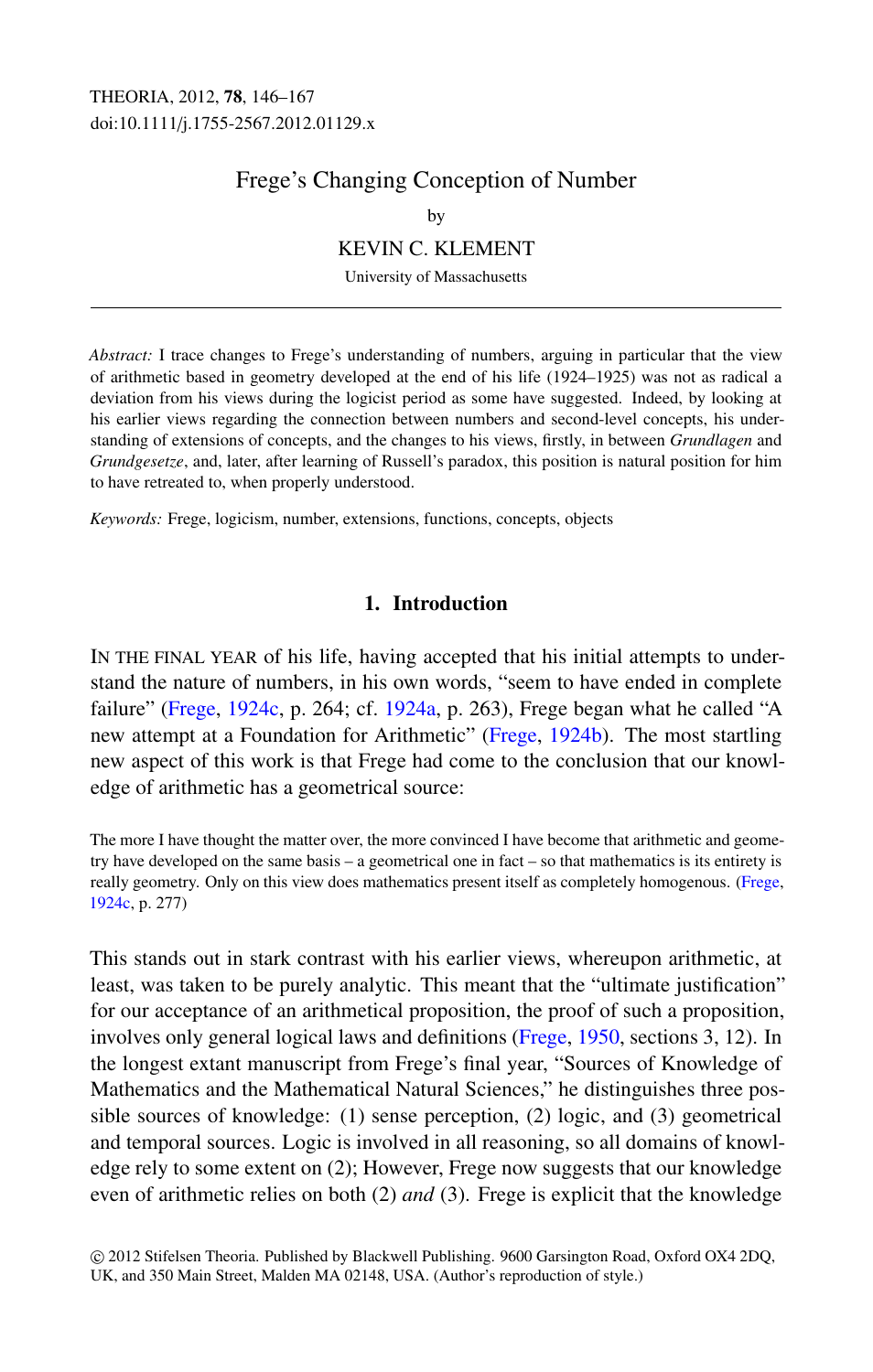afforded by geometrical and temporal sources is still *a priori*; presumably what he had in mind then is something like Kantian pure intuitions of space and time.

We have in these finals works then what appears to be a radical shift away from Frege's former logicism. Indeed, Hans Sluga takes Frege in these manuscripts to have "broken the last tie to the logicist program", and to have come to the conclusion that "the foundations of arithmetic are not to be sought in logic *at all*, but in geometry" [\(Sluga,](#page-21-0) [1980,](#page-21-0) p. 173; emphasis added).

These late manuscripts are all very short, and lacking in detail. From them alone, we cannot get a full picture either of the exact motivations for Frege's new approach to arithmetic, or of the details of his "new attempt" at a foundation. We are left to speculate. However, I suggest that it is possible that the shift was not as radical a break as some have thought. Indeed, the changes to Frege's views can instead be understood as a natural outgrowth of a trajectory in his thought instigated by his learning of the contradictions plaguing his original logicism. I further argue that Frege's final views preserve the core of his previous conception of the nature of number and the meaningfulness of arithmetical discourse, and that indeed, that it is plausible to suppose that his appeal to geometry was designed *precisely* to patch up certain problems with his previous views that came to light because of the contradictions.

In order to support this position, however, we shall have to take another look at Frege's earlier works to get a sense of how precisely he understood his early claim that "a statement of number contains an assertion about a concept" – a doctrine he explicitly claimed to maintain even in this final period. Indeed, I shall spend much of what follows interpreting this claim as it appears in his 1884 *Grundlagen der Arithmetik* and in his 1893 *Grundgesetze der Arithmetik*. This discussion serves as the basis for my explanation for why it is he seems motivated to change his views in the precise way he does once he realized that his former robust realism about classes or the extensions of concepts could not be maintained.

Finally, I shall consider briefly another route to maintaining the core of his position Frege *might* have taken up instead, and speculate about why he might have shied away from it. Both the position Frege adopted, and the alternative position he might have adopted instead, have a number of attractions; indeed, they may still be views about the nature of numbers and our knowledge of arithmetic worth taking seriously as candidates for the truth (more or less). However, I shall briefly discuss some difficulties such approaches face.

## 2. *Grundlagen*'s discussion of Numbers as Second-Level Concepts

Frege's classic 1884 *Die Grundlagen der Arithmetik* has a claim to being the most important work ever written in the philosophy of mathematics; the arguments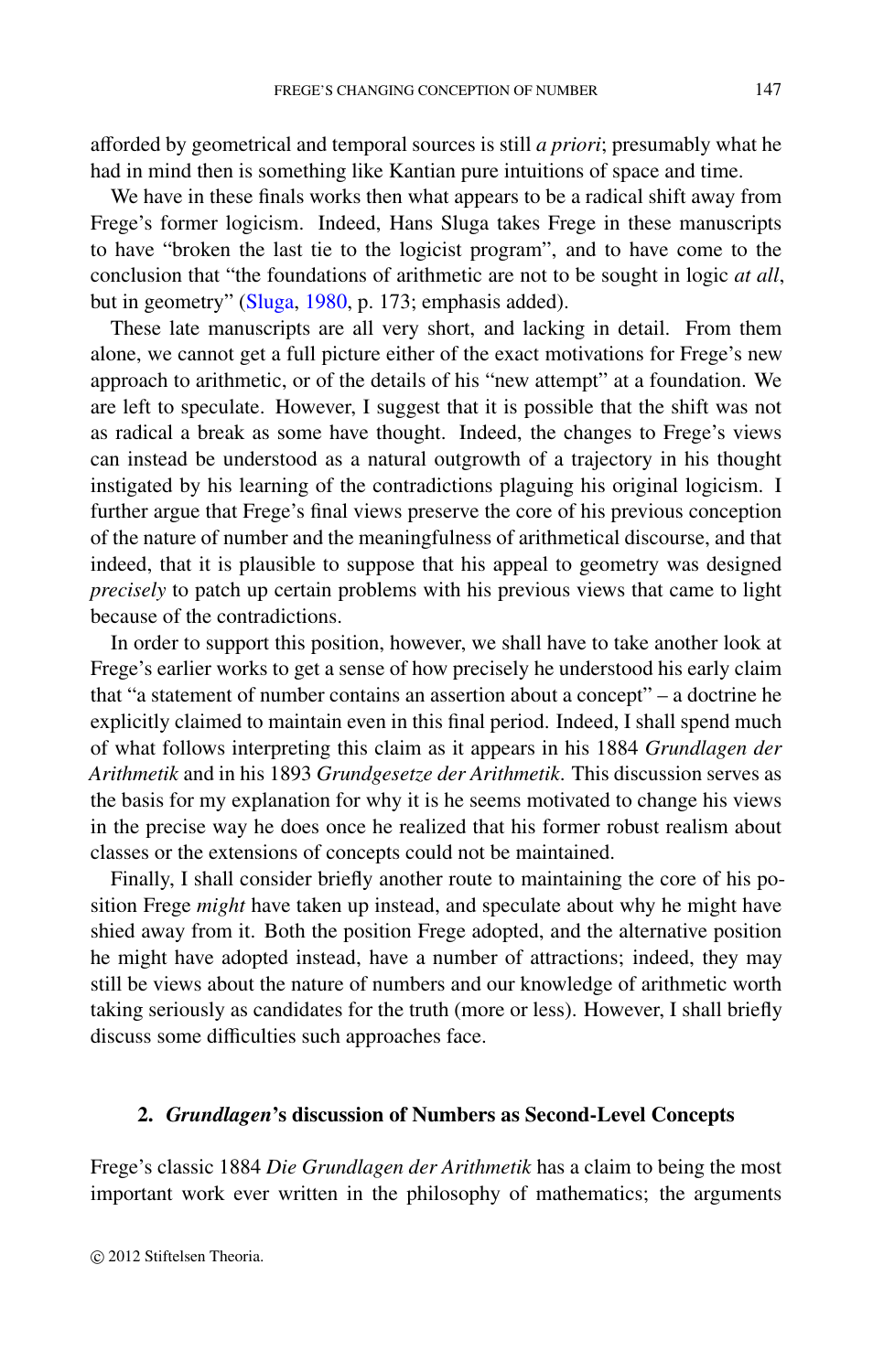against rival views on the nature of number early in the work are quite simply devastating. One of the major themes of the negative parts of the work is the extent to which the most prevalent views existing at that time as to the nature of number left out the close connection between numbers and concepts. The view that a number is a property belonging to everyday physical objects, or conglomerations or aggregates of such objects, failed to take into account the necessity of making reference to a concept in order to count; the same object could be described as *fifty two* playing cards, *one* deck and God-only-knows-how-many molecules [\(Frege,](#page-20-3) [1950,](#page-20-3) sections 22–23). Indeed, it would be plausible to describe the whole of books I–III of *Grundlagen* as leading up to what Frege there calls the "solution to the difficulty" (section 45), the realization that "a statement of number contains an assertion about a concept" (p. xi, cf. section 55). In making such claims as "Here are 500 men," "Venus has 0 moons," and "the King's carriage is drawn by four horses," I am predicating something of the concepts *men that are present*, *moon of Venus* and *horse that draws the King's carriage*.

Frege begins part IV by considering the view that a number simply *is* something that can be predicated of a concept: that a number simply *is* a "second-order" (or, in his later terminology, a "second-level") concept. On this view, the *zero* would be understood as a concept applicable to concept *F* if and only if *nothing* falls under  $F$ , or, equivalently, everything does *not* fall under  $F$ . The other natural numbers could each be defined in terms of the previous number:  $n + 1$  would then be the concept applicable to  $F$  just in case there is an object  $a$  such that  $a$  is  $F$ and the number *n* is applicable to the concept *an F that is not identical to a*. In other words, the number *n* would be a concept that could truly be predicated of *F* just in case there were exactly *n F*s. Given how naturally this conception of the nature of numbers is suggested by Frege's own conclusion that a statement of number is an assertion about a concept, and especially when contrasted with the relatively lengthy treatment given to much less initially attractive attempts to specify the nature of numbers, such as Euclid's and Schröder's, Frege's discussion of this conception of the nature of numbers is startlingly brief. His discussion lasts a mere two sections (sections 55–56) before he moves on to his more official portrayal of numbers as objects.

Of course this is not to say that Frege moves past the conception of numbers as second-level concepts without argumentation; indeed, as we shall see presently he gives three reasons to be wary of thinking of numbers in this way. However, I think the real reason Frege does not argue against this picture of numbers at length is that he does not ultimately see his own conception of the nature of numbers as a substantial deviation from this view. Instead, he sees it as an elaboration or stylistic improvement on this view with which it shares a common core.

The considerations Frege gives against taking numbers as second-level concepts in *Grundlagen* are the following:

c 2012 Stiftelsen Theoria.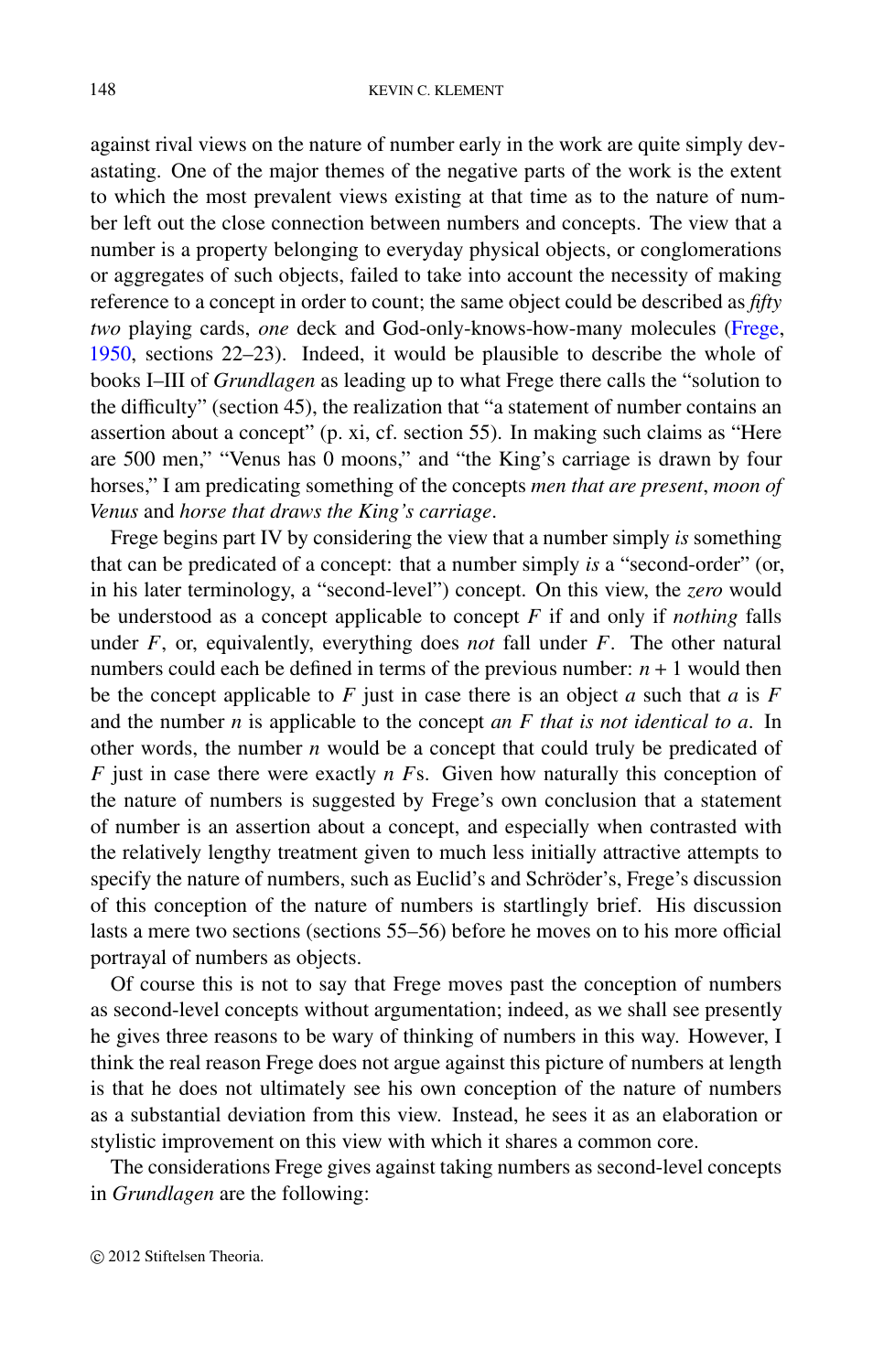- (1) It really only defines the expression "the number *n* belongs to . . . " and not the substantive phrase "the number *n*" on its own;
- (2) It cannot tell us whether or not any concept has the number Julius Cæsar belonging to it; and finally
- (3) It gives us no means for establishing the identity of numbers, and hence does not fully license use of the definite article in the phase "*the* number of *F*s".

It is clear that the first of these objections stems from certain convictions on Frege's part regarding the functioning of language. What Frege calls "complete" expressions, proper names and definite descriptions in the singular, refer to objects. Concepts, which Frege identifies with a species of functions, are instead referred to by predicative or incomplete expressions. Thus as Frege explains, while the entire phrase "the number *n* belongs to" requires completion by an expression for a concept, so it can be understood as referring to a concept or property of concepts. But he points out that the phrase "the number *n*" is only *part* of the phrase "the number *n* belongs to"; and it is this part, and only this part, that represents the number itself. In arithmetic, we refer to numbers by means of numerals such as "3" and "412", which do not appear in any way predicative. Hence Frege concludes that we need a conception of what a number is according to which it appears as "a self-subsistent object that can be recognized as the same again" [\(1950,](#page-20-3) section 56).

In the subsequent discussion, in the attempt to solve problems  $(2)$  and  $(3)$  Frege settles on the view that the number belonging to a concept  $F$  is to be defined as the *extension* of the concept *equinumerous with F*, where equinumerosity is a relation between concepts that can be defined purely logically in terms of one-toone correspondence. This view avoids problem (1) in that Frege takes extensions of concepts to be objects, potentially to be referred to by complete expressions. Provided we have clear identity conditions for extensions of concepts – which Frege took for granted that we do  $-$  it solves problem (3). Lastly, it solves problem (2), or would solve it, if we had a means of determining whether or not Julius Cæsar is the extension of a concept (though in the end Frege himself does not fully address whether or not we do).

So how far does this view deviate from the simpler view according to which a number simply *is* defined as a second-level concept? The first thing to notice is that the number zero, on the new view, is precisely the extension of the concept with which zero would have been identified if numbers had been portrayed as second-level concepts. Frege now defines zero as the extension of the concept *equinumerous with the concept not-identical-to-self*. The concepts that would fall in this extension would be those concepts under which no objects fall. Although it takes a bit more effort to see, the same would hold for the other natural numbers as Frege defines them.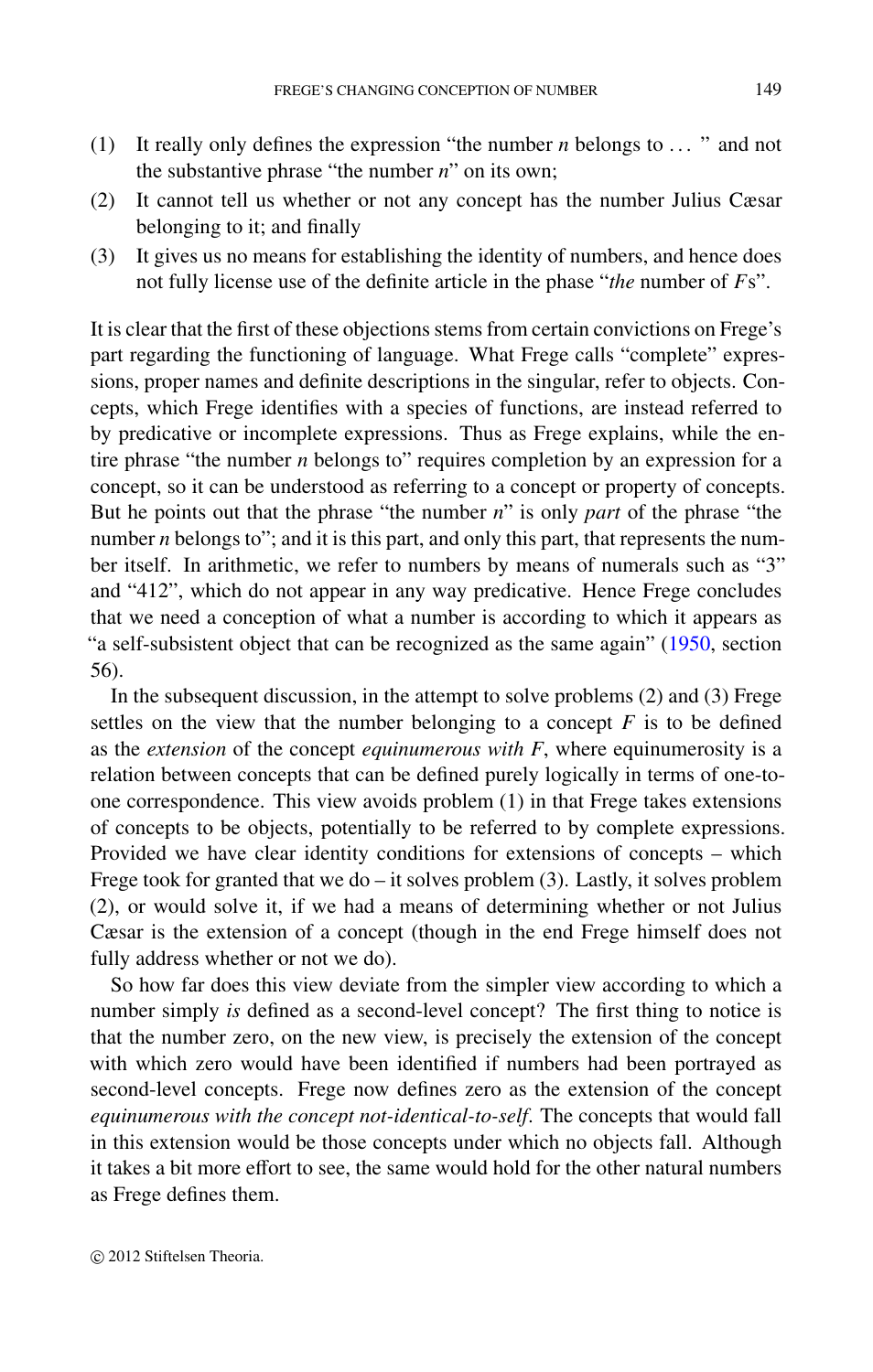### 3. Numbers, Concepts and Extensions from *Grundlagen* to *Grundgesetze*

The foregoing is enough to establish at least a very close connection between the conception of numbers as second-level concepts and Frege's official conception of numbers. The connection becomes closer still given Frege's rather unusual view about the relationship between concepts and their extensions. Indeed, on my own interpretation, for Frege, the extension of a concept is *nothing but* the concept itself considered as an object, rather than as something incomplete or predicative. While Frege is not quite as explicit about this as he could have been, the view comes out a number of places in Frege's writings, both early and late. In *Grundlagen*, it comes out only in a number of footnotes. Towards the end of the book, when summarizing his reasons for treating numbers as objects, Frege wrote:

. . . we concluded that a statement of number asserts something objective of a concept. We attempted next to define the individual numbers 0, 1, etc., and the step from one number to the next in the number series. Our first attempt broke down, because we had defined only the predicate which we said was asserted of the concept, but had not given separate definitions of 0 or 1 . . . This resulted in our being unable to prove the identity of numbers. It became clear that the number studied by arithmetic must be conceived not as a dependent attribute, but substantivally. [\(1950,](#page-20-3) section 106)

He adds a footnote here reading, "the distinction corresponds to that between 'blue' and 'the colour of the sky'." If we attempt to understand the distinction Frege makes between "blue" and "the colour of the sky" as one dealing with the metaphysical nature of what corresponds to these objects in the world, we may be at a loss. Both would seem to represent a certain quality that some physical objects have and others do not. The distinction is rather between the *adjective* "blue", which represents a concept, something occurring predicatively, and the substantive noun phrase, "the colour of the sky", which according to Frege's views on language, would have to refer to an object.

As Frege was aware, number expressions can occur grammatically both as substantives as well as in adjectival contexts, such as in "Four horses pulled the wagon." While it is true that he points out that the adjectival uses can be reworded or rephrased to make use of a substantive form: in this case, for example, we might say instead, "Four is the number of horses that pulled the wagon," this does not really constitute an argument that what number words represent are really objects, and only objects. If it did, then a similar argument could be used to establish that what the adjective "blue" represents is an object, since we could always reword adjectival uses of "blue" with another phrasing involving the substantive phrase "the color blue". He argument seems rather to be that *in arithmetic*, number words almost always occur substantivally, and that since in arithmetic we are concerned with such issues as the identity or equality of numbers, for the purposes of arithmetic, we conceive of numbers *as objects*. The same might be true if we are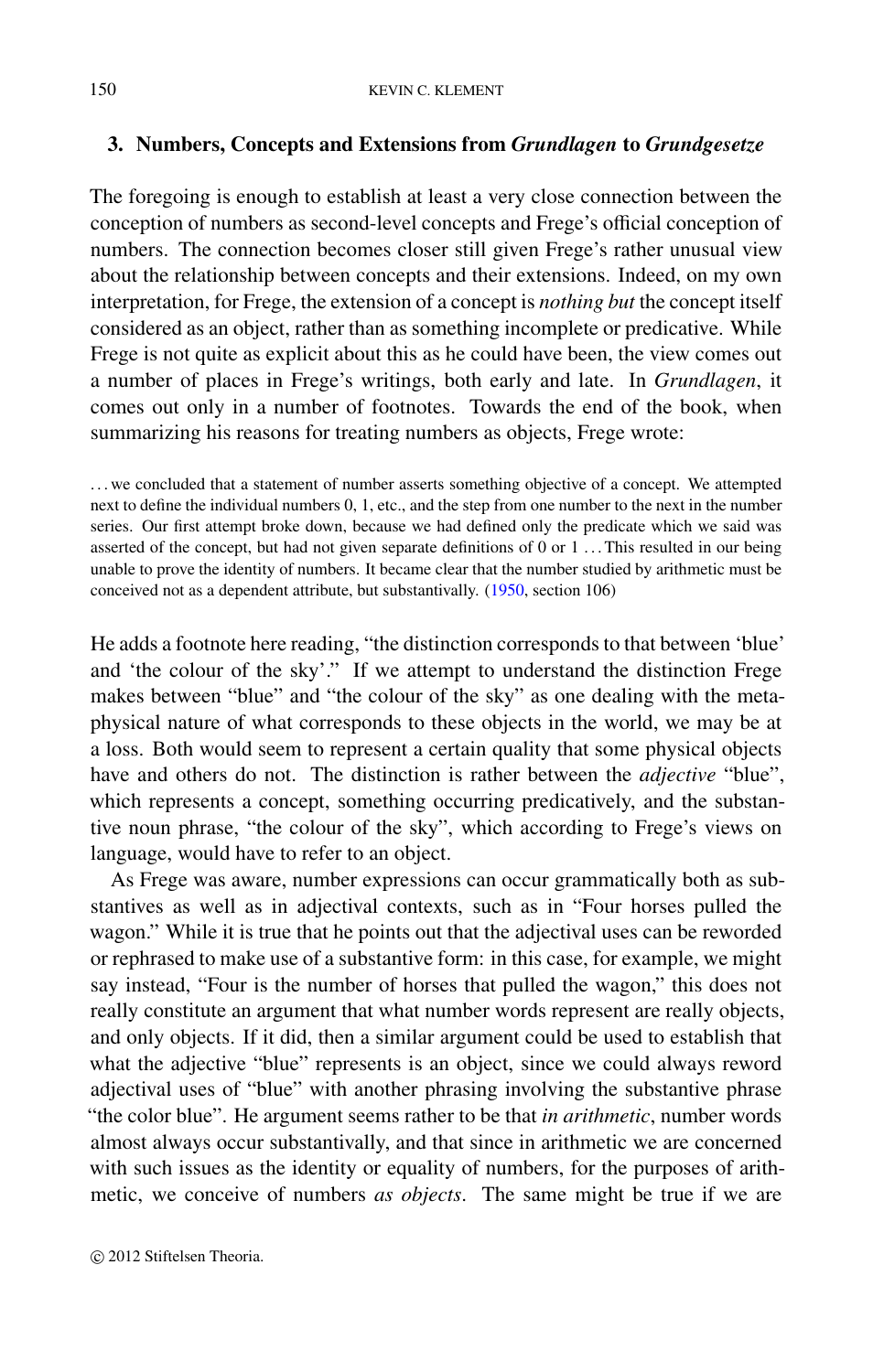concerned with the color of the sky, and recognizing it "as the same again" as the color of a certain book, or someone's eyes. In such cases we reconceive of the color as a "self-subsistent thing", as an object.

This does not yet explain how it is that when we move from considering the content of a number word occurring predicatively to the content of a number word as a substantive, what we end up thinking about is the *extension* of a concept. However, in an earlier footnote, appended to his definition of "the number which belongs to the concept *F*" as "the extension of the concept *equinumerous with the concept F*", Frege wrote:

I believe that for "extension of the concept" we could write simply "concept". But I believe this would be open to the two objections:

1. that this contradicts my earlier statement that the individual numbers are objects, as is indicated by the use of the definite article in expressions like "the number two" . . . and by the fact that the number constitutes an element in the predicate of a statement of number.

2. that concepts can have identical extensions without themselves coinciding.

I am, as it happens, convinced that both these objections can be met; but to do so would take us too far afield for present purposes. [\(Frege,](#page-20-3) [1950,](#page-20-3) p. 80)

Here Frege suggests that it would be just as correct to define "the number of *F*s" as "the concept *equinumerous with F*" as it would to define it as "the extension of the concept *equinumerous with F*". He then notes two objections to this suggestion, and professes that he thinks these objections can be met. Since Frege does not fully elaborate we are left to speculate precisely how it is he would meet them.

Frege does not discuss the nature of concepts and their extensions in any detail in his works prior to the 1890s. I think the resources are there in the views of the 1890s for explaining how the alternative wording of the definition might sidestep the two worries outlined. I should be explicit however that it is not clear the extent to which these views were already in place in 1884; so I temporarily bracket the question as to whether this is precisely what Frege had in mind in the earlier footnote to *Grundlagen*, although I think it most likely that he had in mind something at least broadly similar to what I am about to write.

In his 1892 essay, "On Concept and Object," Frege, notoriously, argued that phrases of the form "the concept *F*", as they themselves are not predicative, refer to objects and not to concepts:

In logical discussions one quite often needs to say something about a concept, and to express this in the form usual of such predications – viz., to make what is said about the concept into the content of the grammatical predicate. Consequently, one would expect that the reference of the grammatical subject would be the concept; but the concept as such cannot play this part, in view of its predicative nature; it must first be converted into an object, or, more precisely, an object must go proxy for it. We designate this concept by prefixing the words 'the concept', e.g.,

'The concept *man* is not empty.'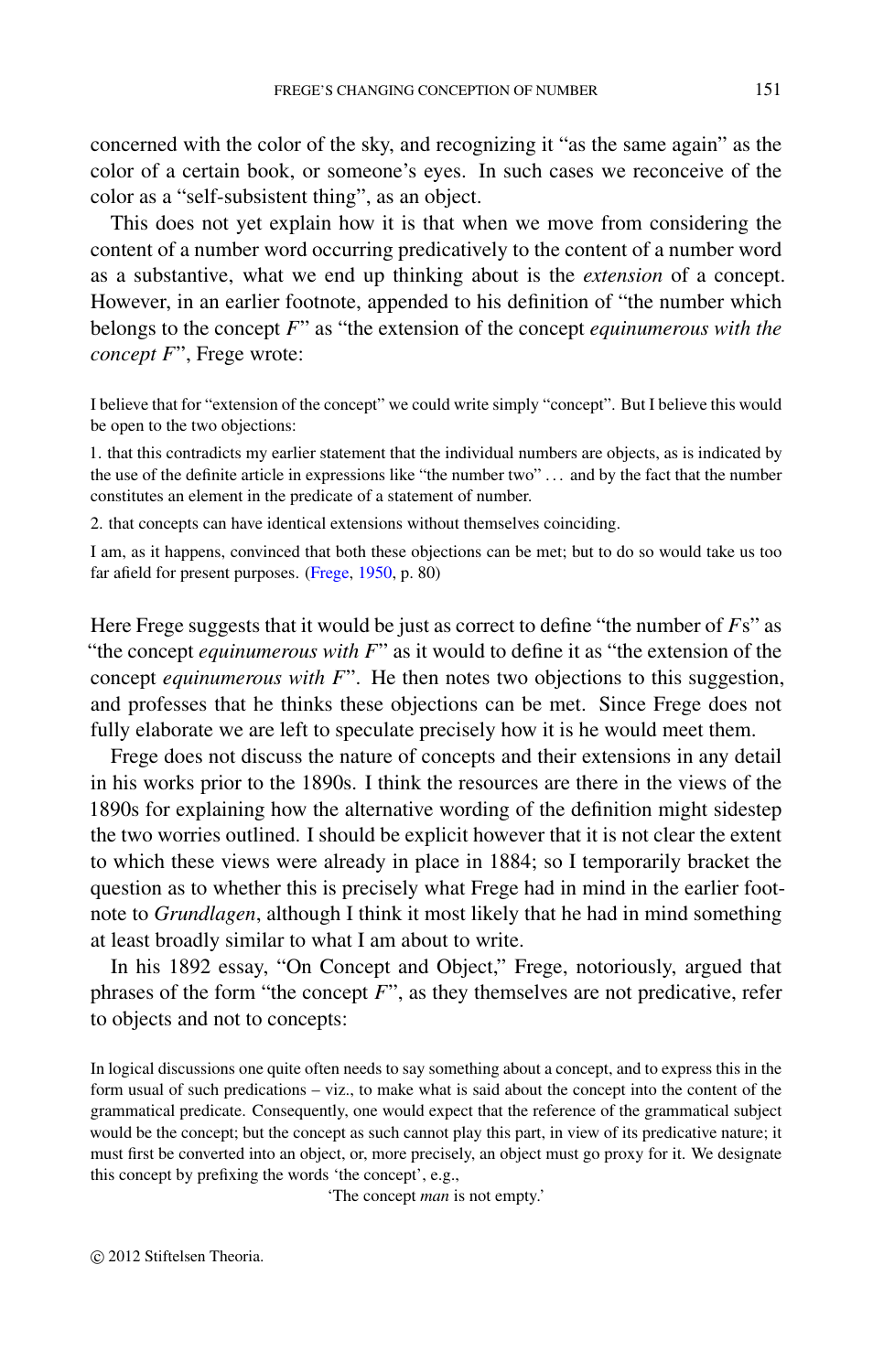Here the first three words are to be regarded as a proper name, which can no more be used predicatively than 'Berlin' or 'Vesuvius'. [\(Frege,](#page-20-4) [1892b,](#page-20-4) p. 185)

This suggests that for every concept, there is an object which the concept "converts into", or which goes proxy for the concept, when we attempt to think of the concept itself as the subject of what we are claiming. The connection between a concept and its "object-proxy" would naturally be quite close. This seems to be all the more the case given that it seems to be Frege's view that the thought expressed by the sentence, "the concept *man* is not empty" succeeds in being *about* the concept, even though it is not strictly speaking the concept that is referred to by the first three words. The thought would seem to be the same as the thought expressed by the sentence, "something is a man," in which the words ". . . is a man" do occur predicatively. Indeed, Frege gives another example later in the paper more or less to this effect:

In the sentence, 'There is at least one square root of 4', we are saying something ... about a concept, *square root of 4*; viz., that it is not empty. But if I express the same thought thus: 'The concept *square root of 4* is realized' then the first six words form the proper name of an object, and it is about this object that something is being said. [\(Frege,](#page-20-4) [1892b,](#page-20-4) pp. 187–88)

This statement, and others Frege makes suggest that Frege holds that every sentence involving a concept word occurring predicatively can be reworded in a form in which one finds instead a proper name referring to the proxy-object for that concept. Even something as simple as "Socrates is human" can be rephrased as "Socrates falls under the concept *human*", and here the last three words refer to an object (*ibid.,* p. 193). The reworded sentence will be at least logically equivalent to the original. $<sup>1</sup>$  $<sup>1</sup>$  $<sup>1</sup>$ </sup>

Hence, from this vantage point, if the phrase "the number of *F*s" were defined as meaning the same as the substantive phrase "the concept *equinumerous with the concept F*", the reference of this phrase would not, strictly speaking, be a concept, but rather a proxy-object for a concept. In this case, the number *zero* would stand to the second-level concept applicable to a concept if no object falls under it the same way that the reference of "the concept *horse*" stands to the actual concept of being a horse. On this view, numbers would still be objects, and hence Frege would have no trouble deflecting the first worry to his rewording of the definition. Yet,

<span id="page-6-0"></span><sup>&</sup>lt;sup>1</sup>Indeed, in the passage quoted from pp. 187–88 of [1892b,](#page-20-4) Frege seems to suggest something stronger: that they express the very same thought. However, it is not entirely clear that this is consistent with Frege's other commitments regarding the nature of thoughts, and in particular, his claim that the sense expressed by a complete sentence is composed of the senses of the parts. Notice, e.g., that the sense of "Socrates falls under the concept human" would seem to be composed of more parts than that of the simpler "Socrates is human".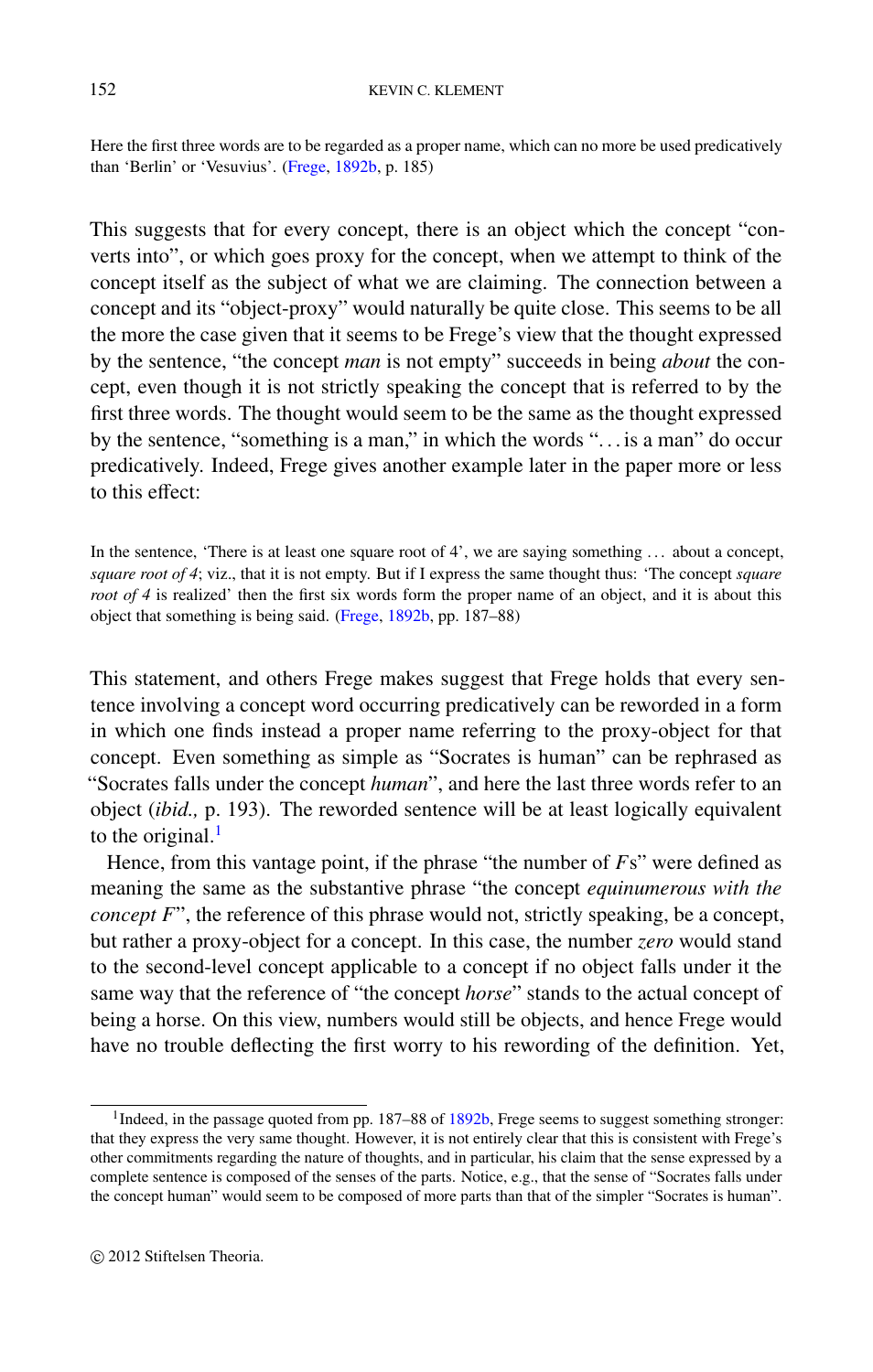at the same time, the connection between numbers and second-level concepts, and how it is that a statement of number could be regarded as making an assertion about a concept, would nevertheless be clear.

What then of the second worry for this way of rewording the definition? According to our current way of understanding the definition, "the number of popes" would be defined as the proxy-object for the concept *equinumerous with the concept pope*, and "the number of even primes" would be defined as the proxy-object of the concept *equinumerous with the concept even prime*. Now it can be established that every concept that is equinumerous with the concept *pope* is also equinumerous with the concept *even prime*, and vice versa. However, if distinct concepts can be coextensional, it does not follow from this that the *concept* of being equinumerous with the concept *pope* is the same as the *concept* of being equinumerous with the concept *even prime*. Assuming distinct concepts have distinct proxy-objects, it then similarly could not be concluded that the number of popes is the same as the number of even primes.

I believe this worry could be met by examining further Frege's notion of a concept. According to Frege's mature views, concepts are a species of function; in particular, they are functions whose value for every possible argument is a truthvalue, either the True, or the False [\(Frege](#page-20-5) [1891,](#page-20-5) p. 139; [1964,](#page-21-1) section 3). While it is meaningless to ask of two functions whether or not they stand to each other in first-level relation of identity, Frege suggests that there is an analogous secondlevel relation of *coinciding* that "holds between the concept  $\Phi$  and the concept *X*, if every object that falls under  $\Phi$  also falls under *X*, and conversely" [\(Frege,](#page-20-6) [1892a,](#page-20-6) p. 176). The concept *having a heart* maps exactly the same arguments to the True as does the concept *having a kidney*; so on this understanding of concepts, they would be the same concept. More generally, it seems Frege would regard functions as the same when they have the same value for every argument. To be sure, the phrase "has a heart" and the phrase "has a kidney" have distinct senses, but the concept itself, the reference of these expressions, is the same. Presumably, he also would say that *second-level* concepts coincide if they are applicable to precisely the same *first-level* concepts. Because the concept *equinumerous with the concept pope* is coextensional with the concept *equinumerous with the concept even prime*, for Frege, they are the same concept. It further stands to reason that coextensional concepts have identical proxy objects. Indeed Frege says as much:

Now we have seen that the relation of equality between objects cannot be conceived as holding between concepts too ... the only recourse we really have is to say 'the concept  $\Phi$  is the same as the concept *X*" and in saying this we have of course named a relation between objects [footnote: these objects have the name 'the concept  $\Phi$ ' and 'the concept *X*'] . . . [\(Frege,](#page-20-6) [1892a,](#page-20-6) p. 177)

Hence it seems safe to conclude that the phrases "the concept equinumerous with the concept *pope*" and "the concept equinumerous with the concept *even prime*"

c 2012 Stiftelsen Theoria.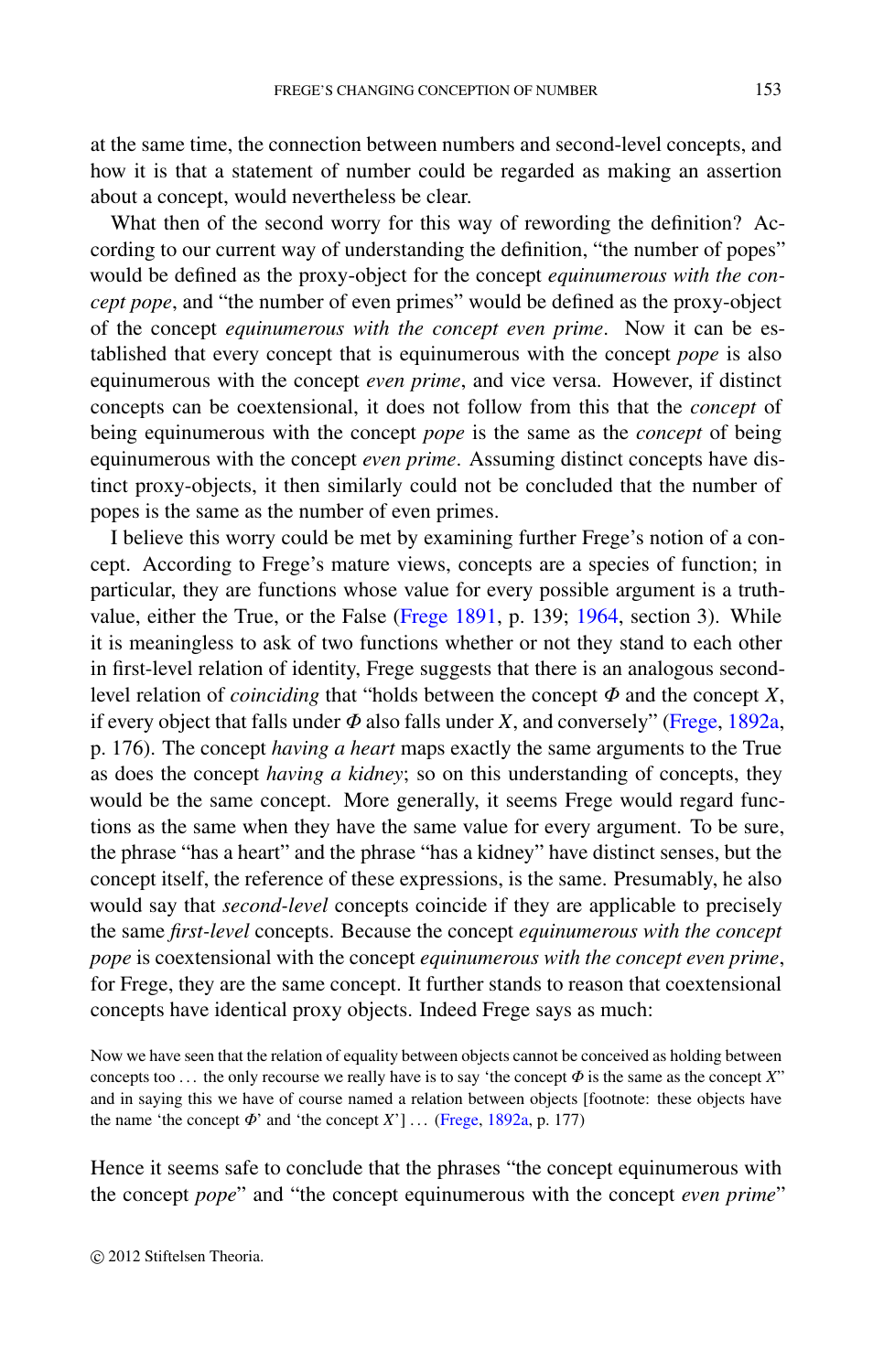refer to the same object. To be sure, we here have two distinct senses for this object, but this accords with the intuition that the phrases "the number of popes" and "the number of even primes" are coreferential expressions with distinct senses.

As we have seen, for Frege, concepts have the same identity conditions as their extensions. Indeed, no *two* concepts can have the same extension. Frege could, and I think did, go further. I believe Frege regarded the extension of a concept as *the same thing as* the proxy-object for a concept. Here it must be remembered that Frege did not regard the extension of a concept as a collection, aggregate or conglomeration of things, and indeed argued against such a view [\(Frege](#page-20-7) [1906,](#page-20-7) pp. 182–83; [1980,](#page-21-2) p. 142). Instead, he portrayed extensions of concepts as a special instance of what he called the *Werthverlauf* or "value-range" of a function [\(Frege](#page-20-5) [1891,](#page-20-5) pp. 139; [1964,](#page-21-1) section 3). It is clear from his discussion that by a "value-range" Frege had in mind the complete argument–value mapping for a function. Indeed, the word is one of several German mathematicians used at the time for the graph of a function, though of course Frege had in mind an abstract object and not some physical representation of ink or chalk. It is not uncommon for mathematicians to think of a function as nothing more than a mapping between arguments and values, and indeed, the set-theoretic conception of a function as a collection of ordered pairs is a testament to this. Given that Frege thinks that functions coincide when they have the same value for every argument, it would not be surprising for him to think that the *object* we refer to with a phrase of the form "the *function F*", i.e., the proxy-object for a function, would simply consist in such a mapping or graph considered in the abstract. If think of an extension of a concept as just such a value-range, then, it becomes natural to think of this as the proxy-object for a concept considered as a function. Frege's ill-fated Basic Law V is precisely the claim that functions have the same value-range whenever they have the same value for every argument.

Indeed, interpreting Frege's extensions as proxy-objects for concepts explains quite a few things within his writings.

*First*, it straightaway explains why it is that in his definition of number, he thinks one can replace the phrase "the extension of the concept" with the simpler "the concept". This suggestion is found not only in the footnote in *Grundlagen*, but in later writings as well (e.g. [1892b,](#page-20-4) p. 187). In a draft of "On Concept and Object," Frege wrote in a footnote that "whether one should simply put 'the concept' or 'the extension of the concept' is in my view one of expediency" [\(1892c,](#page-20-8) p. 106).

*Second*, it sheds light on why it is Frege makes such claims as that the "extension of a concept simply has its being in the concept, not in the objects which belong to it; these are not its parts" [\(1906,](#page-20-7) p. 183), and "the extension of a concept is constituted in being, not by the individuals, but by the concept itself" [\(1895,](#page-20-9) pp. 224–25). It is not entirely clear what it means metaphysically for one entity to "have its being" in another, but it is clear from the view we have described why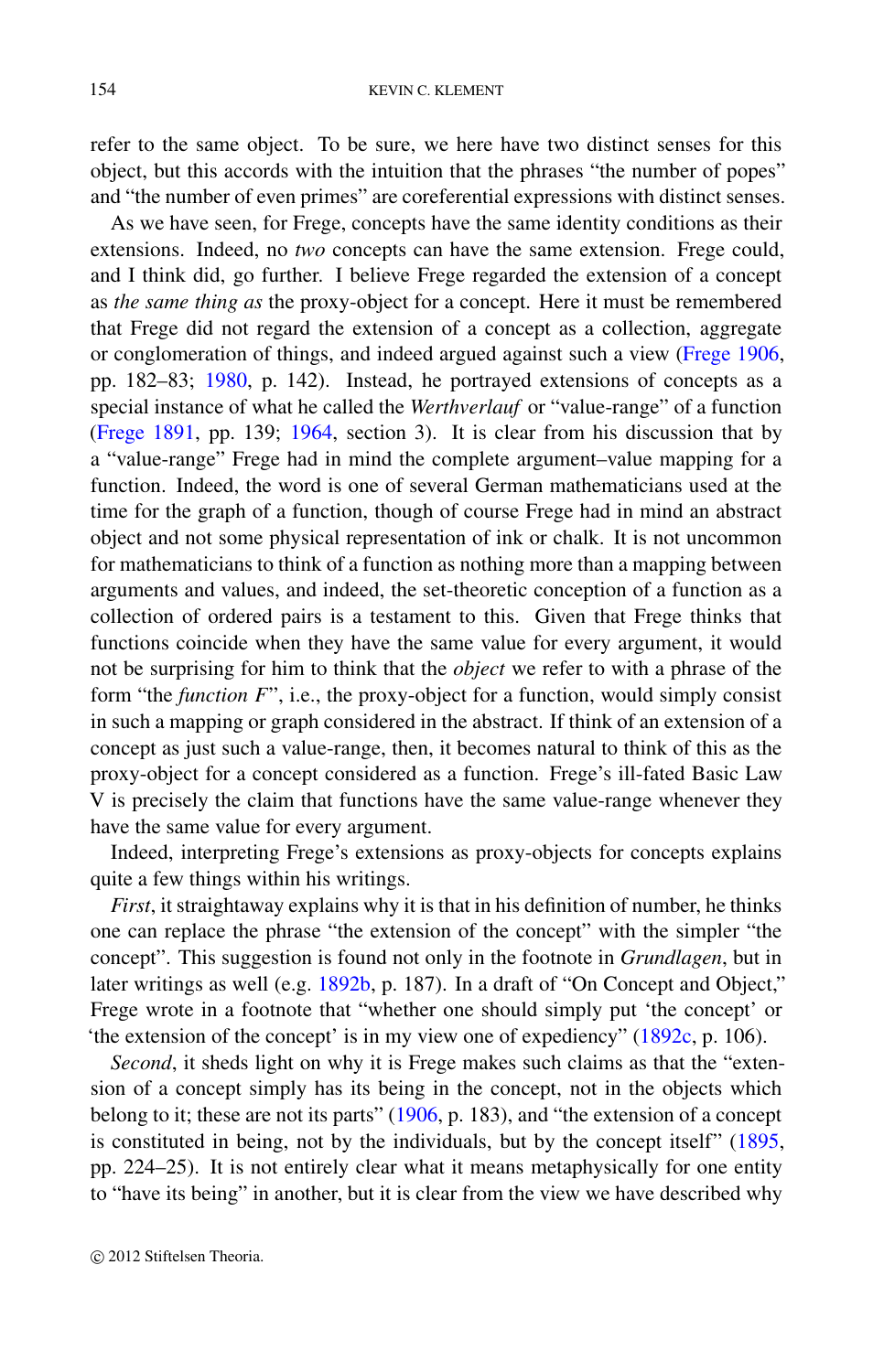it is that Frege would not have thought a concept and its extension to be metaphysically independent. The extension, on this view, simply *is* the concept conceived of as a logical subject, or deprived of its predicative or unsaturated nature. On a standard intensional view of concepts, of course, since multiple concepts can have the same extension, an extension would instead have to be thought of as independent of the concept.

Lastly, and in some ways most importantly, it helps explain why it is that the formal definition of numbers Frege gives in *Grundgesetze* has the appearance of deviating from that given in *Grundlagen* despite the fact that Frege himself writes as if they were equivalent. In *Grundlagen*, equinumerosity is defined as a relation between concepts, and the number of *Fs* defined as the extension of the concept *equinumerous with F*. The members of such an extension would then seem to be concepts: a number would be a class of concepts. In *Grundgesetze*, however, Frege first sketches how it is that by means of his notation for value-ranges every secondlevel function can be represented by a first-level function; in particular, Frege suggests that for every second-level function *M* it is possible to define a first-level function *F* such that the value of *M* for a given function  $\varphi$  is always the same as the value of *F* for the value-range of  $\varphi$  as argument [\(Frege,](#page-21-1) [1964,](#page-21-1) section 35).<sup>[2](#page-9-0)</sup> Frege then proceeds not to define a second-level relation of equinumerosity, but instead a first-level relation that holds between two objects when they are the extensions of equinumerous concepts (*ibid.,* section 40). He then defines a function, whose value, for a given object as argument, is the class of all objects that bear this relation to the argument. Numbers are then portrayed as values of this function; "0" for example, is defined as the value of this function for the null class as argument (sections 40–41). It seems then that Frege has now redefined numbers as classes of like-membered classes, which leaves it mysterious at first why it is he claims in the same section of *Grundgesetze* that the definitions accord with those given in *Grundlagen*.

This mystery is easily explained away once the close connection between concepts and their extensions is put back into place. The argument Frege gives that every second-level concept can be represented by a first-level concept applicable to extensions is in keeping with – and most likely the source of – the suggestions in "On Concept and Object" that statements about concepts can be reworded or recaptured in terms of statements about their proxy objects. Bearing in mind that, for Frege, a class is simply an extension of a concept, his definition of numbers as classes of like-membered classes does not differ substantially from the definition

<span id="page-9-0"></span><sup>2</sup>This is in effect a more general version of what [Cocchiarella](#page-20-10) [\(1987,](#page-20-10) p. 78) calls Frege's "Double Correlation Thesis", the suggestion that for every second-level concept there is a first-level concept which holds of a given object if and only if that object is the value-range of a concept to which the second-level concept applies.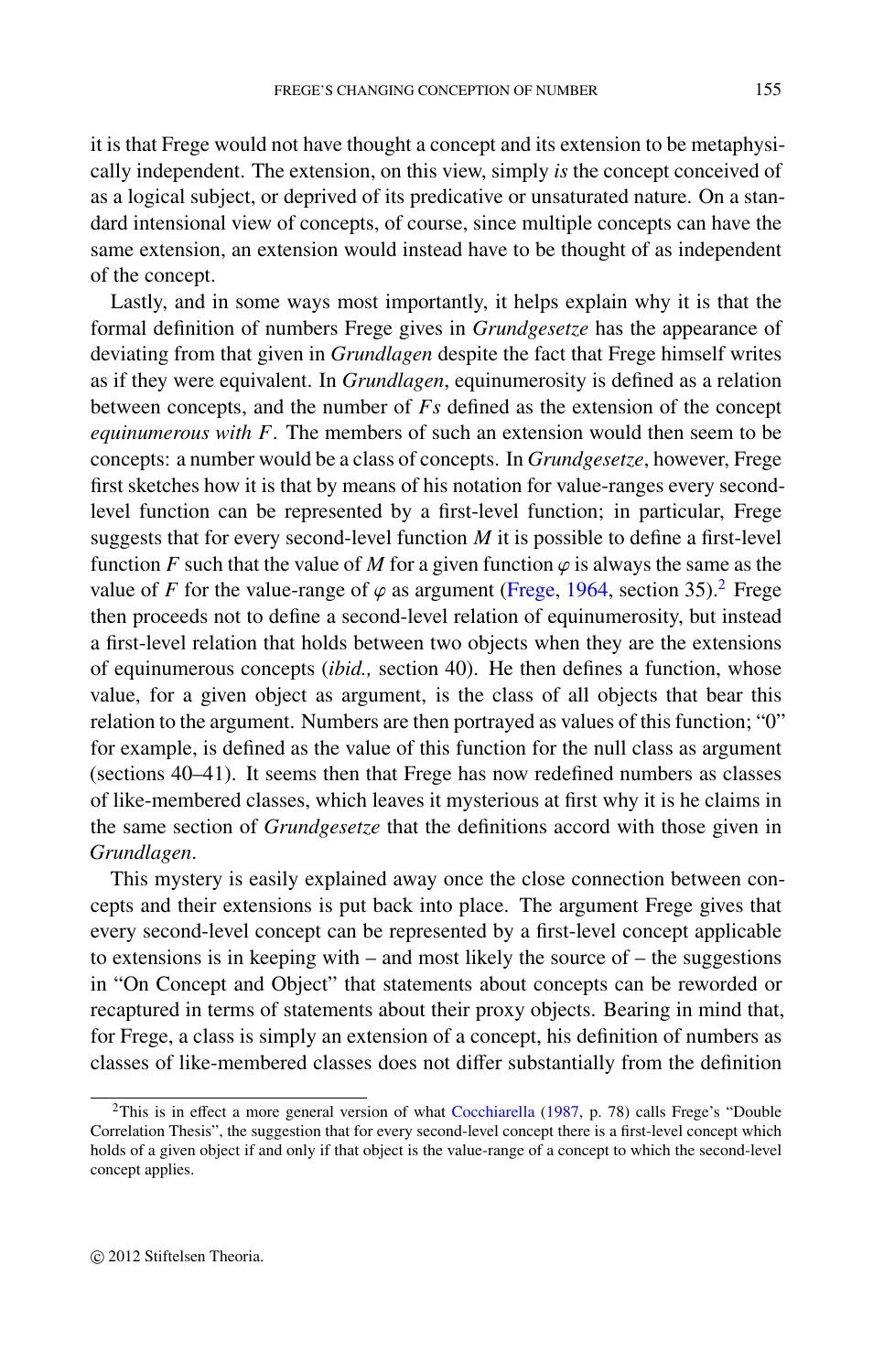given in *Grundlagen* in which numbers are portrayed as extensions of concepts applicable to concepts. Indeed, if in *Grundlagen* definition of "the number of *F*s" as "the extension of the concept *equinumerous with the concept F*", one takes not only the whole definiens as standing for a proxy-object, but also the sub-phrase "the concept *F*" within it, which after all, appears in substantival form, one could even make a case that the technical definition given in *Grundgesetze* is what is actually intended by the definition given in *Grundlagen*.

I think then in the end that the conception of numbers found in Frege's classic works, even in the form of the *Grundgesetze*, is fully in keeping with his initial suggestion that a statement of number contains an assertion about a concept; indeed, in a sense a number can still be thought of as a sort of second-level concept, now recast however, as the proxy-object corresponding to a concept applicable to certain proxy-objects of concepts.

#### 4. Frege's Reaction to Russell's Paradox

To his credit, Frege recognized immediately that Russell's paradox seriously threatened his conception of arithmetic and his conception of the extensions of concepts more generally.<sup>[3](#page-10-0)</sup> In the hastily prepared appendix added to volume II of *Grundgesetze*, Frege suggested a replacement for Basic Law V. It is now well known that the revised system is also inconsistent due to more complicated paradoxes (see, e.g., [Quine,](#page-21-3) [1955\)](#page-21-3). It is not known whether or not Frege ever knew that the revised system was formally flawed, but it is clear from his writings that he did not stay satisfied – if indeed he ever was satisfied – with the proposal from the appendix from a philosophical point of view. Nowhere in his extant writings from the period after 1902 do we find Frege endorsing the views of the appendix; instead we find many disparaging remarks to the effect that phrases of the form "the extension of *F*" are logically objectionable, and even claims to the effect that

<span id="page-10-0"></span><sup>&</sup>lt;sup>3</sup>It is often alleged that Frege reacted to the predicates or functions version of Russell's paradox by dismissing it as not applicable to him given his theory of levels of functions, which disallowed a function taking itself as argument, but that Frege was instead impressed by the class version of the paradox, both of which are described in Russell's letter. However, in fact, if I am right about Frege's attitude that extensions of concepts being what certain functions become when thought of as logical subjects, it becomes difficult to differentiate the two versions of the paradox, since the closest one could come in Frege's views to a function taking itself as argument would be a function taking its proxy-object as argument, or a concept being predicated of its own extension. Indeed, Frege did not dismiss the predicates version of Russell's paradox, but merely pointed out that Russell's wording of it was not as precise as could be: "Incidentally, the expression 'A predicate is predicated of itself' does not seem exact to me. A predicate is as a rule a first-level function which requires an object as argument and which cannot therefore have itself as argument (subject). Therefore, I would rather say: 'A concept is predicated of its own extension'." [\(Frege,](#page-21-2) [1980,](#page-21-2) pp. 132–33)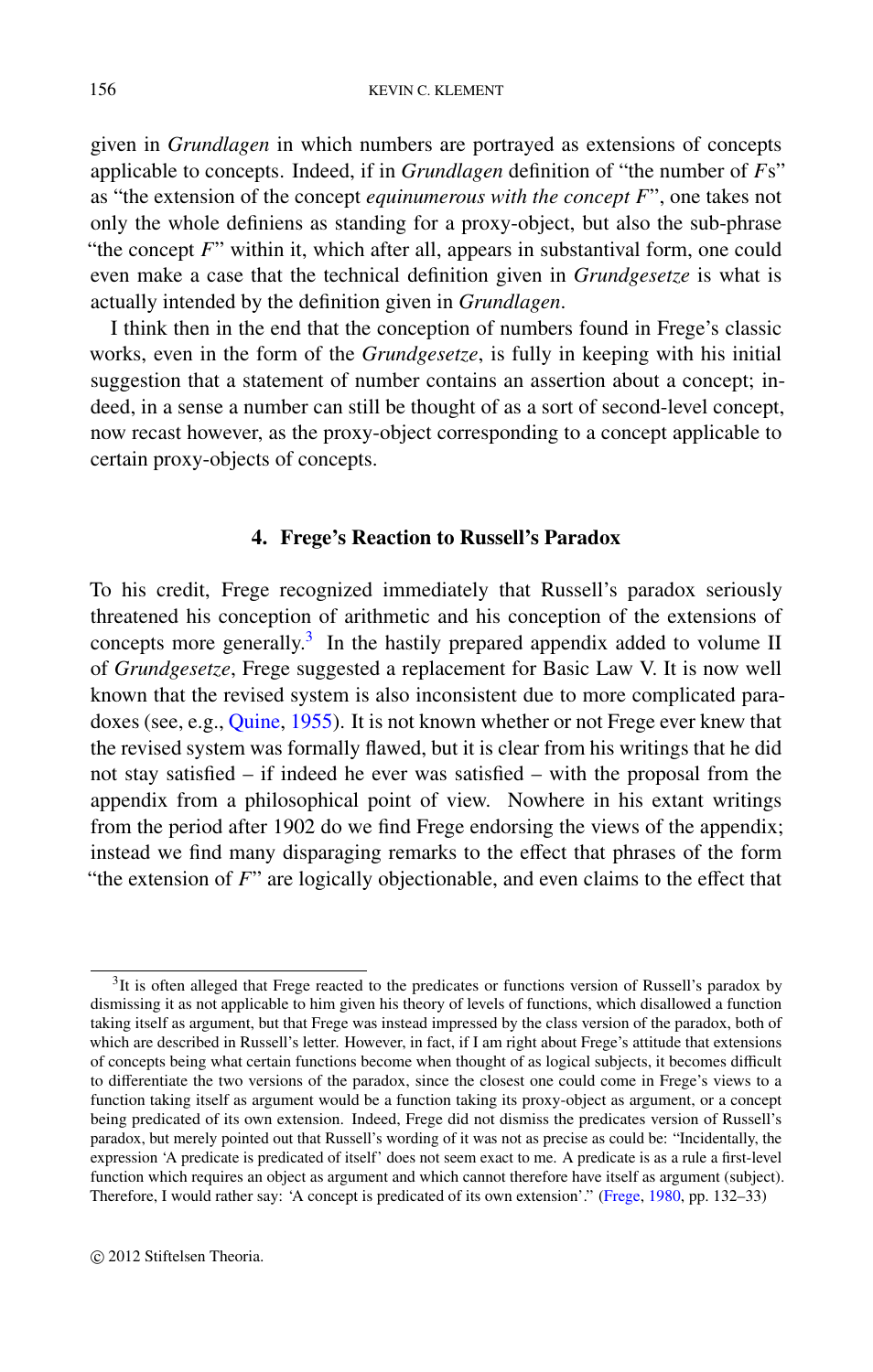"the paradoxes of set theory ... have dealt the death blow to set theory itself" [\(Frege,](#page-20-11) [1924e,](#page-20-11) p. 269) and that "set theory [is] in ruins" [\(Frege,](#page-20-7) [1906,](#page-20-7) p. 176).

Given his initial conception of the nature of extensions of concepts and valueranges generally, it is not hard to see why he could not stay satisfied with the proposal given in the appendix. According to the replacement for Basic Law V, it is possible for two functions that diverge in value for certain arguments – in particular, those that diverge in value for their own value-ranges as argument – to nevertheless have the same value-range [\(Frege,](#page-21-1) [1964,](#page-21-1) p. 139). This of course is not only inconsistent with thinking of value-ranges as complete argument–value pairings for a given function, it is also inconsistent with thinking of a value-range as simply the object-proxy for the function, i.e., the function itself thought of as an object.<sup>[4](#page-11-0)</sup> Such an understanding of value-ranges really only makes sense if functions have the same identity conditions as their value-ranges. It would seem odd in the extreme to think that functions *F* and *G* could differ in value for certain arguments, and yet that when I use the phrases "the function *F*" and "the function *G*", I am in fact referring to the very same thing.

What is particularly devastating about the failure of Frege's intuitive but naïve original conception of the relationship between concepts and their value-ranges is that it called into question whether it was ever possible to recognize the existence of objects using our logical faculties of reasoning alone. On his original view, the epistemological situation was fairly clear. Our logical capacities make use of certain concepts; by thinking of those concepts as logical subjects, or equivalently, by thinking of their extensions, our logical capacities are able to recognize and become aware of the existence of certain objects. It was by this means that Frege suggested we are able to become acquainted with and recognize the existence of numbers. His faith in the existence of extensions shattered, the problem of how it is we can recognize the existence of objects logically rose to the surface. He wrote the following to Russell in late 1902:

I myself was long reluctant to recognize value-ranges and hence classes; but I saw no other possibility of placing arithmetic on a logical foundation. But the question is, how do we apprehend logical objects? And I have found no other answer to it than this: we apprehend them as extensions of concepts, or more generally, as value-ranges of functions. I have always been aware that there are difficulties connected with this, and your discovery of the contradiction has added to them, but what other way is there? [\(Frege,](#page-21-2) [1980,](#page-21-2) pp. 140–41)

<span id="page-11-0"></span><sup>&</sup>lt;sup>4</sup>Indeed, one may wonder how Frege would ever have come to consider such a view if my interpretation of the earlier period were right. Perhaps it was something like this: there is such a thing as the concept as a mapping of all *pre-existing* objects to the True or the False. It corresponds to a single value-range or proxy-object, the extension. But now that this object is *added* to the domain of objects, there are two concepts corresponding to what previously had been one concept: one in which the new object falls under it, and one where it does not. This might explain how two concepts can have as their proxy-object what had been one concept prior to the addition of this object.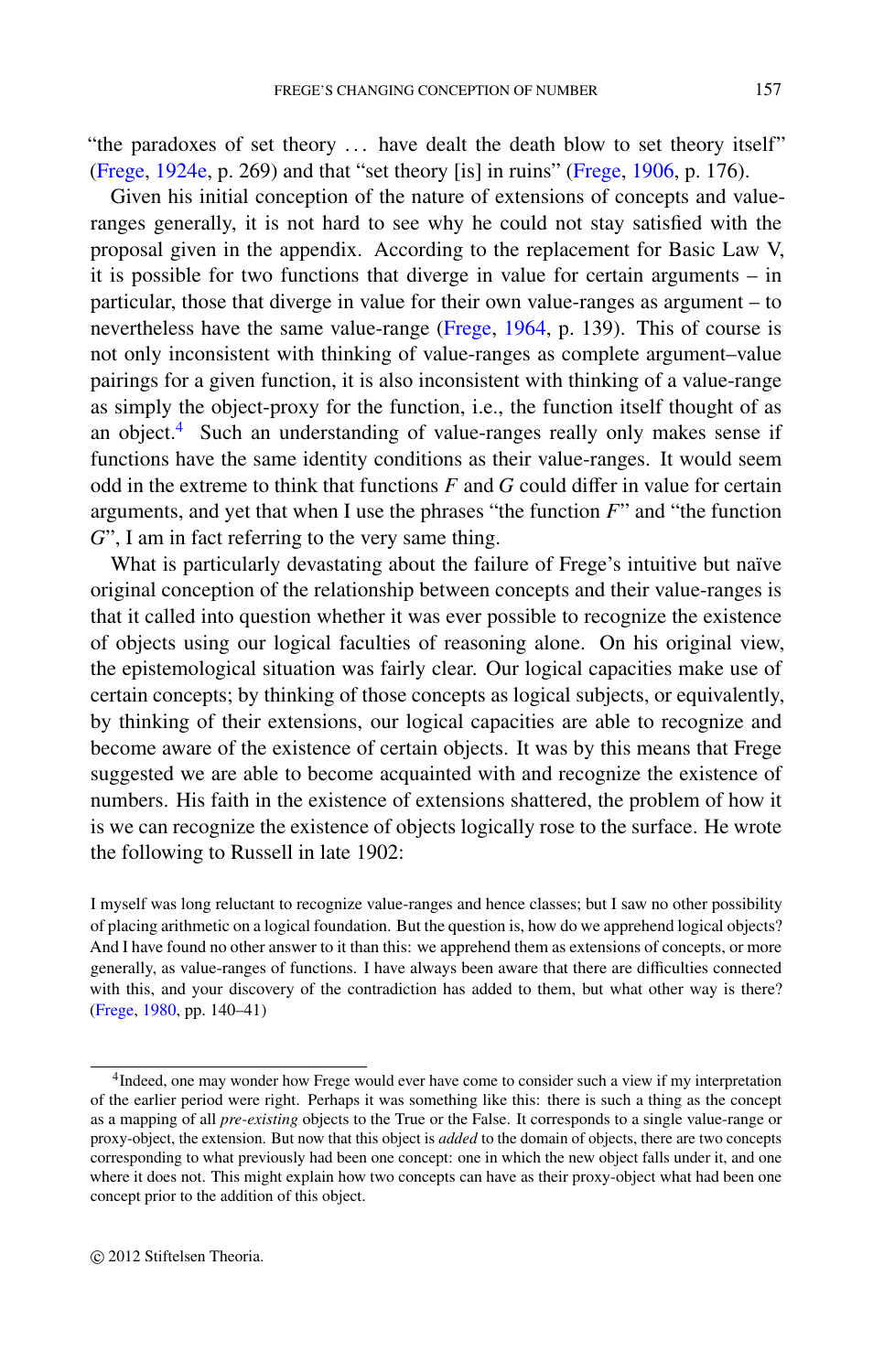The worry is echoed in the Appendix, where Frege claims that the question "In what way are we to conceive logical objects, in particular, numbers?" as the prime problem of arithmetic, and admits that "this problem is not solved to degree I thought it was" [\(Frege,](#page-21-1) [1964,](#page-21-1) p. 143).

Frege's eventual conclusion seems to have been that logic alone *cannot* furnish us with knowledge of the existence of objects in this way, and that, despite appearances, there quite simply are no such objects as those referred to by phrases such as "the concept *F*" or "the extension of the concept *F*". I think it is not often recognized the extent to which Frege's later writings on this issue are a drastic departure from the official view taken in "On Concept and Object." What is in common between his post-1903 writings on the subject and his earlier ones is that Frege rejects any argument to the effect that concepts must be objects simply because we *seem* to refer to a concept with a subject phrase of the form "the concept *F*". But in his earlier period, Frege did hold that such phrases had reference; they refer to objects. Indeed, he suggests that it is possible to reword statements about concepts into statements making use of such proper names. In his later writings, Frege suggests instead that such phrases *mislead* us into *thinking* that we have referred to an object, whereas in fact, we have not:

It is indeed strictly a mistake to say 'The concept *positive number* is satisfied', for by saying this I seem to make the concept into an object, as the definite article 'the concept' shows. It now looks as if 'the concept *positive number*' were a proper name designating an object and as if the intention were to assert of this object that it is satisfied. But the truth is that we do not have an object here at all. [\(Frege,](#page-20-12) [1914,](#page-20-12) pp. 249–50)

Notice that is precisely the opposite of the view expressed in "On Concept and Object," that the first six words of "The concept *square root of 4* is realized" do refer to an object about which something is said [\(Frege,](#page-20-4) [1892b,](#page-20-4) p. 188; Cf. p. 184). Frege now claims that such phrases are "inappropriate" [\(1914,](#page-20-12) p. 239), a "logical defect in language" [\(1924e,](#page-20-11) p. 270). He reaches the same conclusion about phrases of the form "the extension of the concept *star*", writing that "this expression appears to designate an object; but there is no object for which this phrase could be a linguistically appropriate designation" [\(Frege,](#page-20-11) [1924e,](#page-20-11) p. 269).

Presumably he would not now claim that the sentence "The concept *positive number* is satisfied" is simply nonsense. Instead, the surface grammatical form of the statement is taken to be misleading. The grammatical subject *seems* to refer to an object; yet it does not. In *this* case at least, we can recapture the correct logical form by rewording so that the concept expressions appears again in a predicative position, i.e., "there are positive numbers" or "∃*x*(*x* is a positive number)". However, Frege claims, "Confusion is bound to arise if a concept word, as a result of transformation into a proper name, comes to be in a place in which it is unsuited" [\(Frege,](#page-21-2) [1980,](#page-21-2) p. 55). At the end of his life, Frege diagnosed the paradoxes as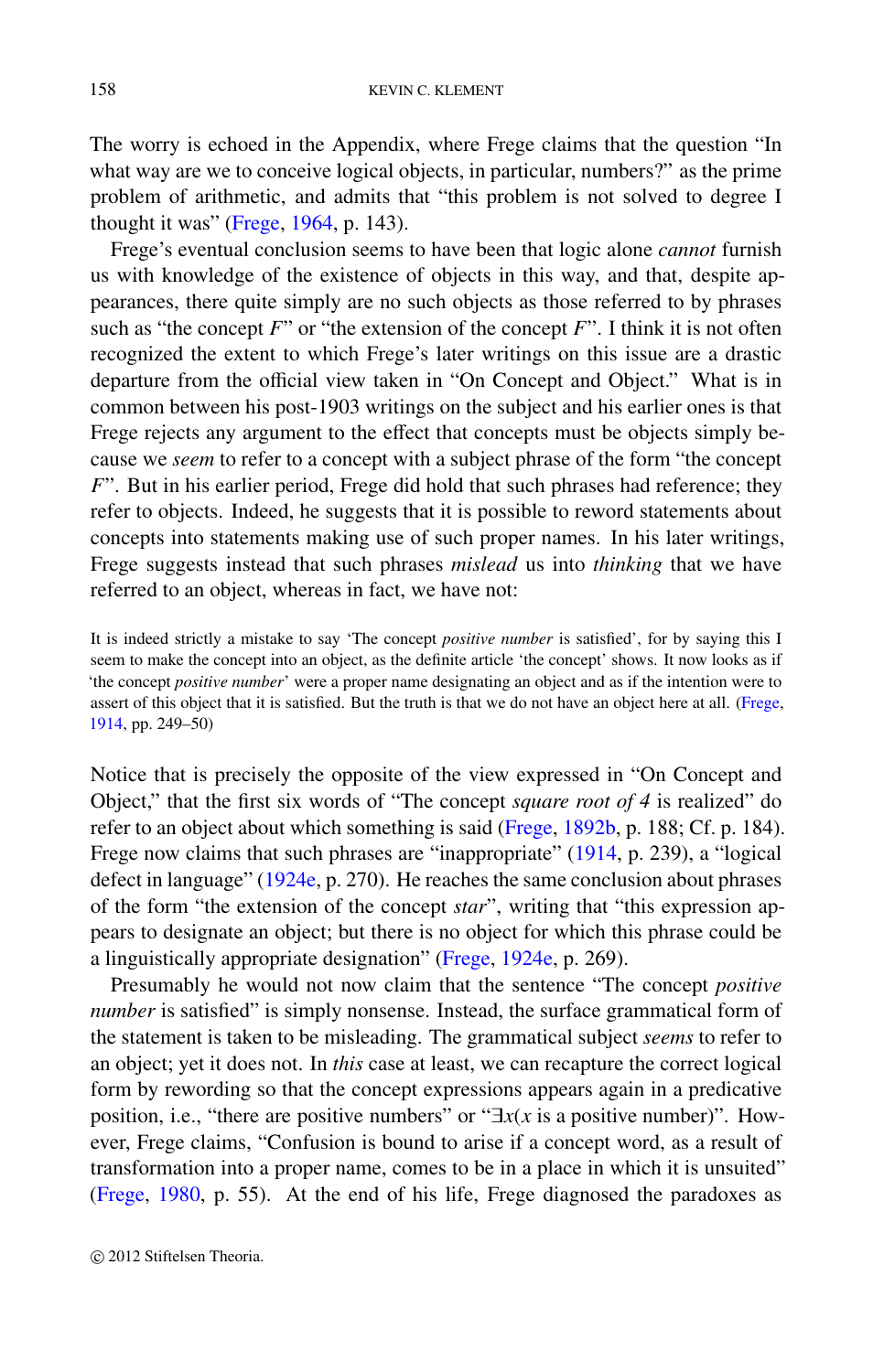stemming from thinking one had gotten a hold of an object not only by using such phrases as "the concept *F*" but also by means of such phrases as "the class of *Fs*", "the system of *Fs*" or the "the extension of *F*". He summarized the point in 1925 thusly: "We must set up a warning sign visible from afar: let no one imagine that he can transform a concept into an object" [\(Frege,](#page-21-2) [1980,](#page-21-2) p. 55). Now, much more than before, Frege warns of the logical imperfections of language, and the extent to which mathematicians, logicians and philosophers must be on guard against "the difficulties which this idiosyncrasy of language entangles us in" [\(Frege,](#page-20-11) [1924e,](#page-20-11) p. 270).

#### 5. Numbers as Concepts Revisited

With the loss of his previous naïve views allowing a transformation from concepts to objects, Frege was left without a natural method of thinking of numbers as objects. One might, however, think that not all would be lost. With the loss of his previous naivety about such phrases as "the concept *F*" or "the extension of *F*", one would think that Frege would no longer be swayed by his previous arguments to the effect that the numbers considered in arithmetic must be objects. After all, if grammar is not an infallible guide to logical form, if indeed, natural language, as Frege himself put it, was "not constructed from a logical blueprint" [\(Frege,](#page-20-11) [1924e,](#page-20-11) p. 269), there is little reason to think that the language of arithmetic would wear its logical form on its sleeve either. The fact that the numeral "2" appears as a proper name, or that we form expressions using the definite article such as "the number seven" should not be taken as decisive evidence that there must be *objects* corresponding to such phrases. Now, insofar as numerals and the like appear in sentences that have proper truth-conditions, Frege's own arguments against the formalists mitigate against the conclusion that such words are simply devoid of content altogether. However, room would seem open to Frege to simply identify numbers with second-level concepts; since this picture seems at least to get the right truthconditions for the way in which number words are used to make statements about concepts: nothing in the paradoxes of set theory had called that into question.

It will be recalled that in *Grundlagen*, Frege had three misgivings about the conception of numbers as second-level concepts. The first worry is in effect grammatical; with his newfound skepticism about the reliability of grammar, this worry could be dispatched. Similarly, Frege could simply dismiss the second worry: that involving whether or not Julius Cæsar is a number, as resulting from a misunderstanding. When it is properly understood in what context talk about numbers is meaningful, it will be found that it the question rests on a mistake. The last worry – that involving how to identify a number as the same again – is perhaps the most serious. However, as we have seen, Frege did contend that a higher-level relation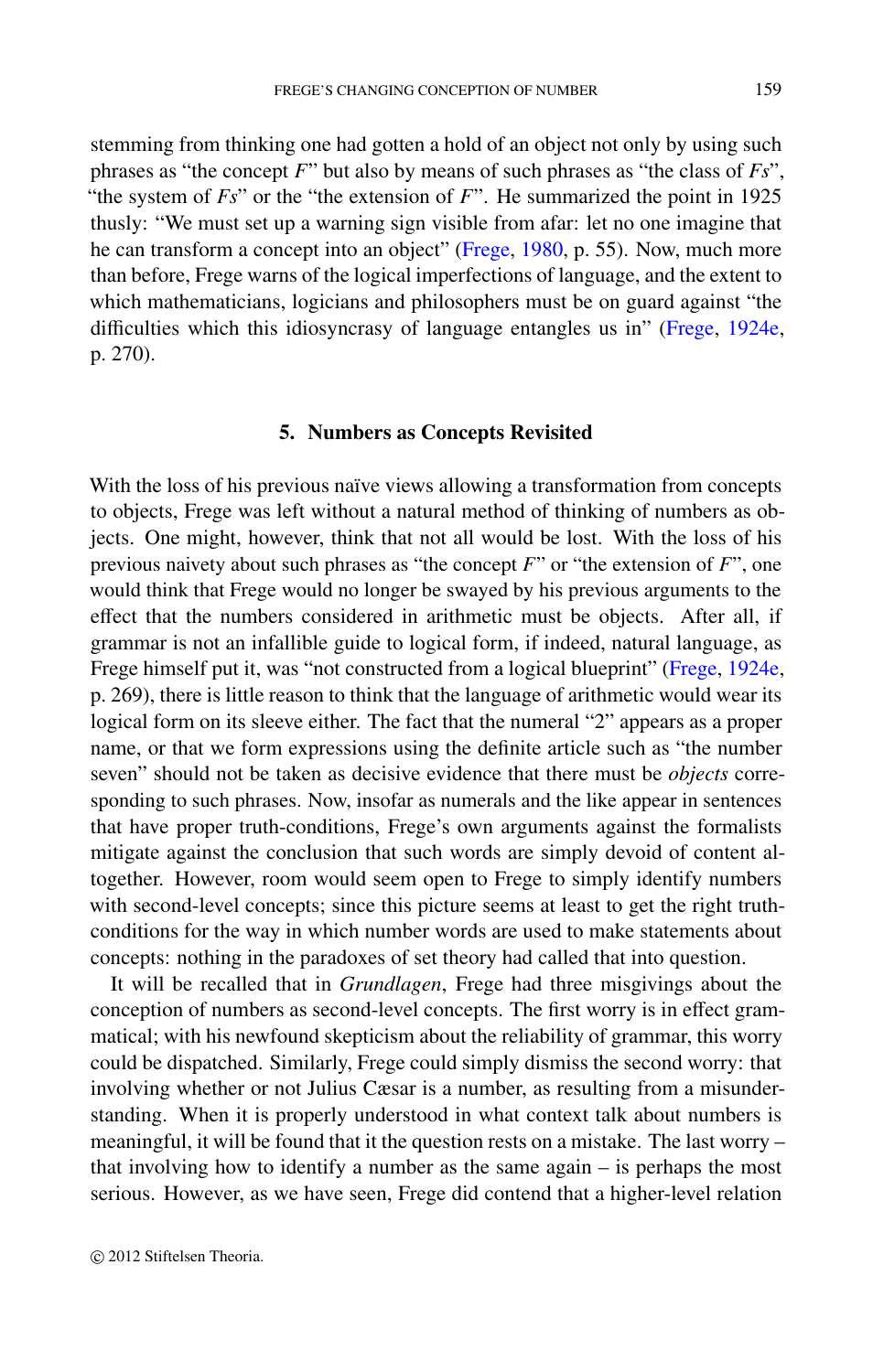analogous to identity exists between concepts, and even gives a criterion for when this relation holds. Consequently, if we again return to the view that the number of *F*s is the second-level concept applicable to a concept if and only if it is equinumerous with *F* – and not the *object-proxy* or *extension* of this concept (for indeed, there is no such *thing*), we can hold that it is the same as the number of *F*s if and only if it applies to the same first-level concepts. Since equinumerosity is an equivalence relation, we will get a version of Hume's Law: that the number of *F*s coincides with the number of *G*s if and only if *F* is equinumerous with *G*, as desired.

There are, however, other roadblocks in the way of taking this approach. Most importantly, *this* version of Hume's Law does not allow us to deduce the existence or independence of any *object*. Given that numbers are no longer considered objects, this may not seem much of a problem. But it quickly becomes a problem when one attempts to deduce the basic desired attributes of numbers. Clearly, to make good on this approach, Frege's second-order function calculus would need to be expanded to (at least) become a third-order function calculus, so that we have variables and quantifiers for second-level functions. Otherwise, on this view, we would not be able to quantify over numbers. Once this change is made, and assuming suitable definitions are given of the second-level concept *zero*, the third-level relation of successorship, and the third-level concept of being a natural number, versions of four out of the five Peano postulates are readily forthcoming.<sup>[5](#page-14-0)</sup> The tricky one is the fourth Peano postulate, which states that no two natural numbers share the same successor. Unless it can be proven that there are infinitely many objects, this would be false. Suppose the number of objects is some finite number *n*. On our present view about what numbers are, the number *n* is a second-level concept; in particular, it is a function that maps a first-level concept to the True just in case exactly *n* objects fall under that first-level concept. There is such a first-level concept, viz., *self-identity*. Notice, however, that if concepts are individuated extensionally, this is the *only* first-level concept which the number *n* applies. Any concept that does not map *all* objects to the True must map less than *n* objects to the true, since *n* is finite. The number  $n + 1$  would be a second-level concept applicable to a concept *F* if and only if there is some *a* falling under *F* such that the concept *an F not identical to a* falls under *n*. Notice, however, that there could be no such  $F$ . Hence  $n + 1$  would be a second-level function mapping every firstlevel function to the False. Unfortunately,  $n + 2$  would be also be the second-level function mapping every first-level function to the False. However, since *n* is distinct from  $n + 1$ , but  $n + 1$  and  $n + 2$  would coincide, it would not always be the case that distinct natural numbers would have distinct successors.

<span id="page-14-0"></span><sup>5</sup>For details, see [Landini](#page-21-4) [\(2006\)](#page-21-4).

c 2012 Stiftelsen Theoria.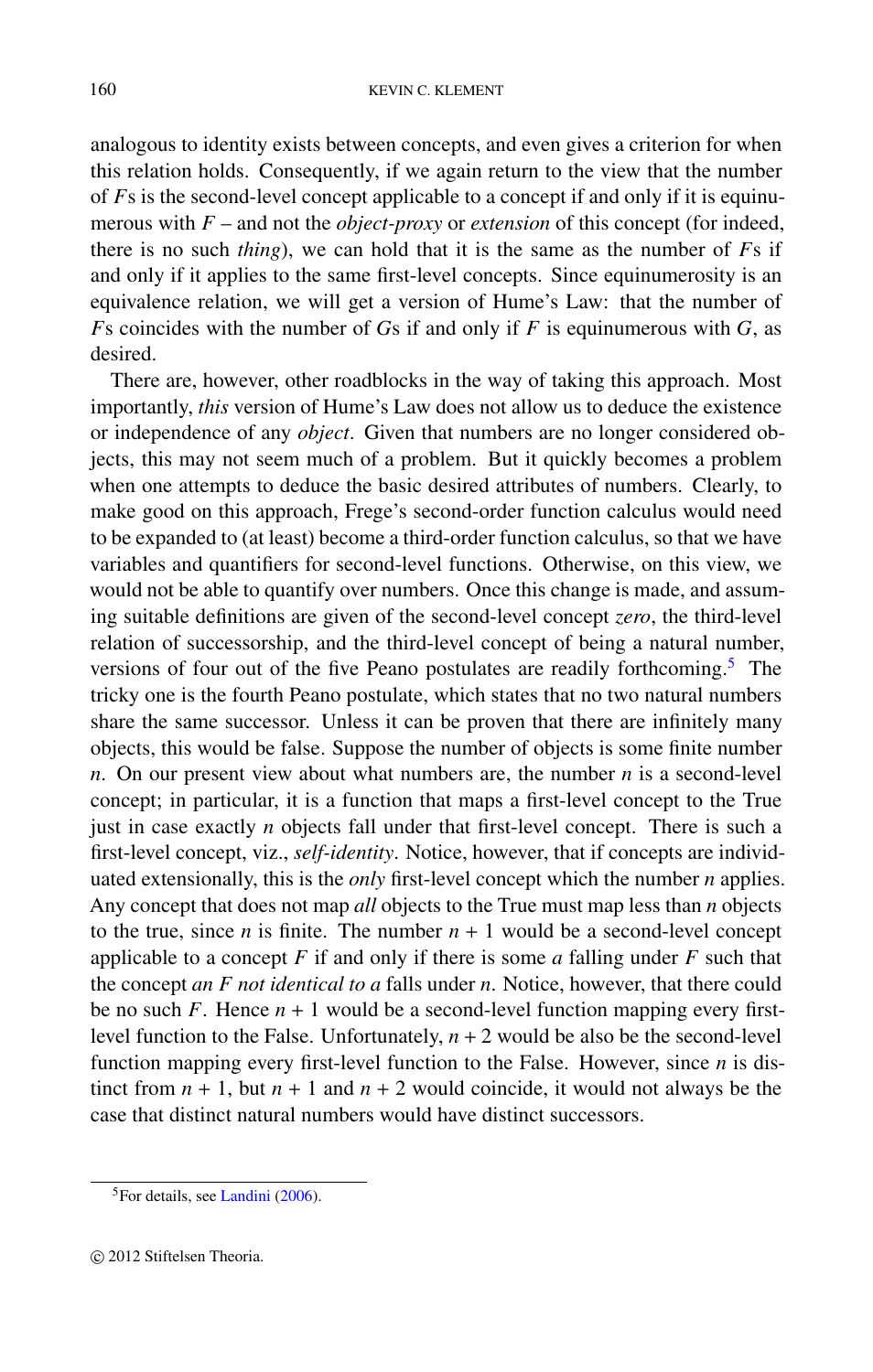If there are infinitely many objects, this problem is avoided, and Peano arithmetic at least can be recovered. Indeed, it is more or less for these reasons that in his own type-theoretic reconstruction of arithmetic, Russell had to assume infinitely many objects (see [Russell,](#page-21-5) [1919,](#page-21-5) pp. 131–36). On his own views, Frege was able to guarantee that the series of natural numbers never reached an end, since it was always the case that there were at least  $n+1$  objects for any natural number *n*, since the series of natural numbers up to and including *n* has  $n + 1$  members. However, if numbers are not objects, this line of reasoning cannot be employed. Here, then we see the true cost of abandoning the view that concepts can be transformed into objects; without a way of recognizing the existence of objects logically, it seems that arithmetic cannot be given a purely logical foundation.

Unfortunately, there are very few surviving manuscripts from the period between Frege's becoming aware of the paradoxes and his "new attempt at a foundation" from 1924–25 in which Frege gives us any clue of the how his views about the nature of numbers had been changing or evolving in light of the failure of his former views. The best statement comes in the [1919](#page-20-13) "Notes for Ludwig Darmstädter," where Frege seems clearly on the fence. He is still moved by his former reasons for taking numbers to be objects, if they are anything at all, yet seems swayed in thinking that the second-level concepts may be the best we can hope for:

Since a statement of number based on counting contains an assertion about a concept, in a logically perfect language a sentence used to make such a statement must contain two parts, first a sign for the concept about which the statement is made, and secondly a sign for a second-level concept. These second-level concepts form a series and there is a rule in accordance with which, if one of these concepts is given, we can specify the next. But still we do not have in them the numbers of arithmetic; we do not have objects, but concepts. How can we get from these concepts to the numbers of arithmetic in a way that cannot be faulted? Or are there simply no numbers in arithmetic? Could the numerals help to form signs for these second-level concepts, and yet not be signs in their own right? [\(Frege,](#page-20-13) [1919,](#page-20-13) p. 257)

This passage at least gives us insight into the *trajectory* of Frege's thought in light of the problems with his earlier views. He is still holding out for a view on which numbers might be recognized as objects, but is at least amenable to the view that perhaps the signs used in arithmetic are misleading in form, that numerals do not act as proper names, but instead in a more complicated fashion to get at secondlevel concepts.

### 6. The Role for Geometry

With this understanding of the direction of Frege's thought, I think we are finally in a position to understand what led him to the conclusion that geometrical sources of knowledge were necessary in arithmetic.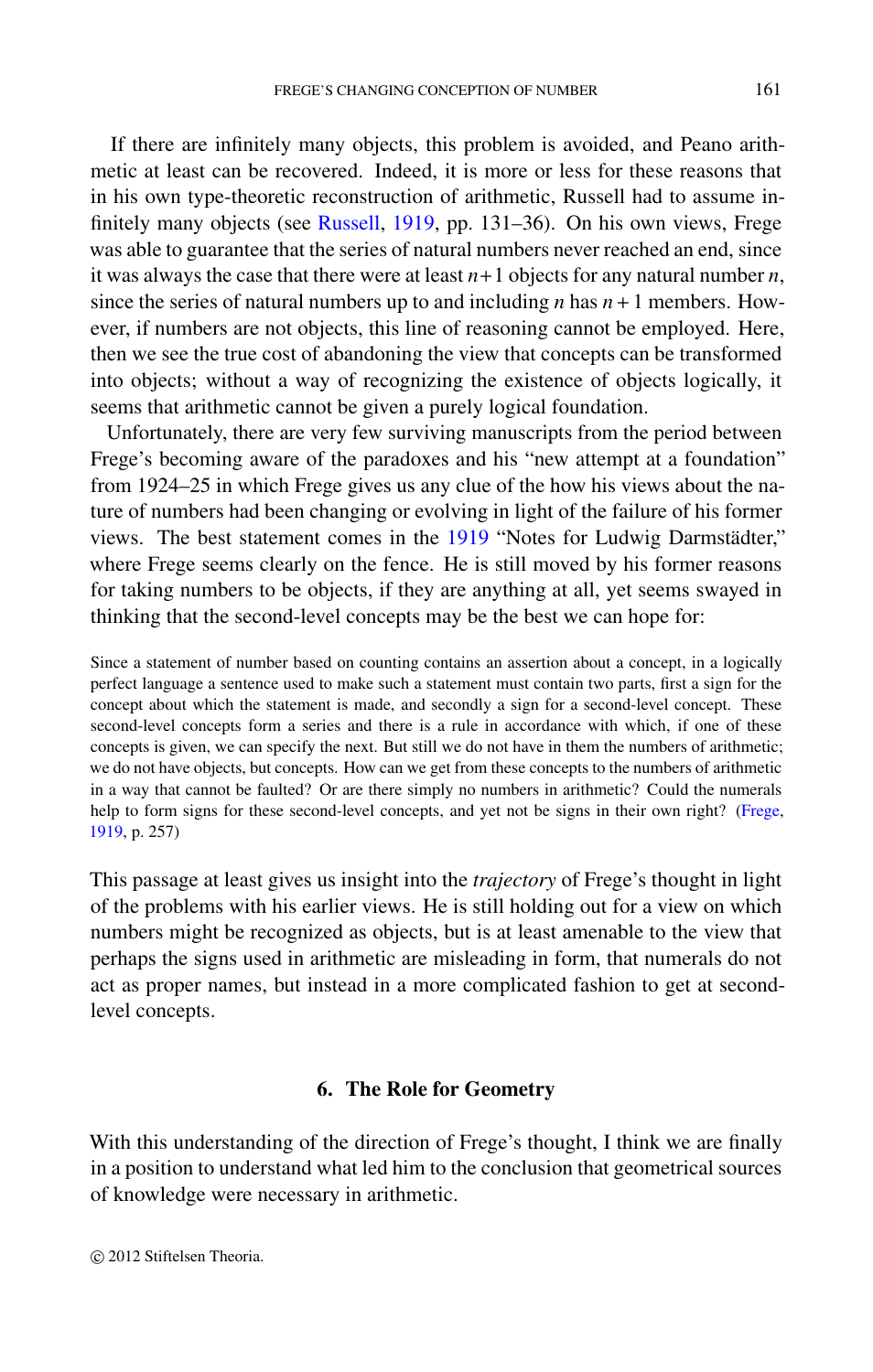In certain entries in his diary from 1924, Frege resigns himself to having failed in his "efforts to become clear about what is meant by number" [\(Frege,](#page-20-1) [1924a,](#page-20-1) p. 263). However, in particular, he accuses himself of having been misled by language into thinking that numbers are objects:

The sentences 'Six is an even number', 'Four is a square number', 'Five is a prime number' appear analogous to the sentences 'Sirius is a fixed star', 'Europe is a continent' – sentences whose function is to represent an object as falling under a concept. Thus the words 'six', 'four' and 'five' look like proper names of objects . . .

But ... when one has been occupied with these questions for a long time one comes to suspect that our way of using language is misleading, that number-words are not proper names of objects at all ... and that consequently a sentence like 'Four is a square number' simply does not express that an object is subsumed under a concept and so just cannot be construed like the sentence 'Sirius is a fixed star'. But how then is it to be construed? [\(Frege,](#page-20-1) [1924a,](#page-20-1) p. 263)

Frege does not answer this question in this context; indeed, nowhere in this final period does he give a worked out view about how to understand such sentences. However, it seems fairly clear that the natural thing for him to have said is that the proper construal of statements about numbers is in terms of second-level concepts, and when we claim that a certain number has a certain feature, we are in effect claiming that a certain third-level concept applies to a second-level concept.

That it is this understanding of numbers Frege wishes to preserve in these writings is further attested by the precise role and importance he seems to assign to the geometrical source of knowledge: it is through it that we are able to come to recognize the existence of the infinite:

From the geometrical source of knowledge flows the infinite in the genuine and strictest sense of this word ... We have infinitely many points on every interval of a straight line, on every circle, and infinitely many lines through any point. [\(Frege,](#page-20-11) [1924e,](#page-20-11) p. 273)

Since, according to Frege, points in space are, logically considered, objects, the geometrical source of knowledge affords us knowledge of the existence of infinitely many objects. Frege is explicit that this sort of knowledge has both spatial and geometrical aspects, and that it is *a priori* and independent of sense perception:

It is evident that sense perception can yield nothing infinite. However many starts we may include in our inventories, there will never be infinitely many, and the same goes for us with the grains of sand on the seashore. And so, where we may legitimately claim to recognize the infinite, we have not obtained it from sense perception. For this we need a special source of knowledge, and one such is the geometrical.

Besides the spatial, the temporal must also be recognized. A source of knowledge corresponds to this too, and from this also we derive the infinite. Time stretching to infinity in both directions is like a line stretching to infinity in both directions. [\(Frege,](#page-20-11) [1924e,](#page-20-11) p. 274)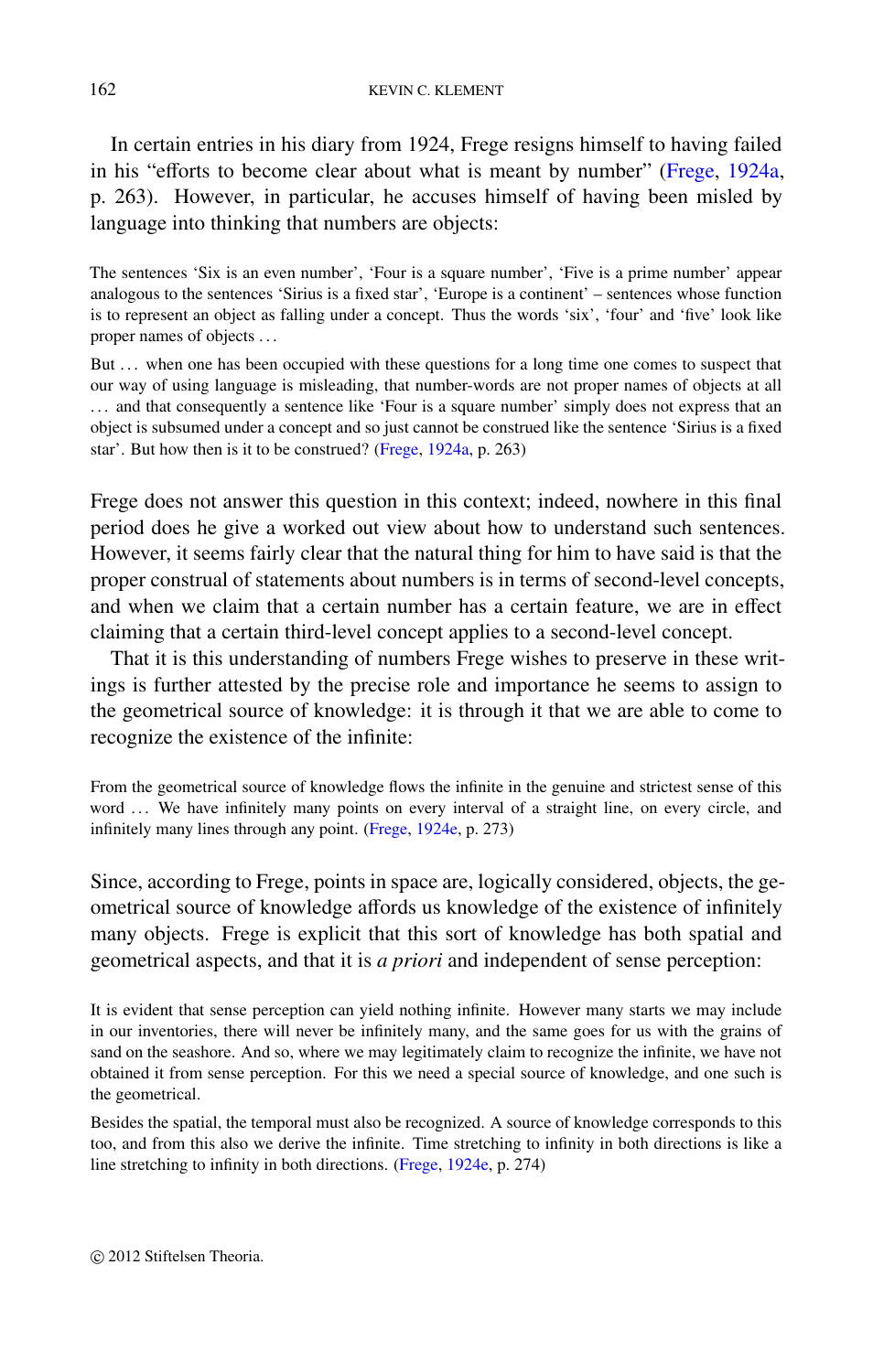A guarantee of infinitely many objects is precisely what is needed in order to guarantee that the sequence of natural numbers, when construed as second-level concepts, does not come to an end. That this is Frege's reason for appealing to the geometrical source of knowledge comes out rather explicitly in discussing the failure of his former views:

I myself at one time held it to be possible to conquer the entire number domain, continuing along a purely logical path from the kindergarten-numbers; I have seen the mistake in this. I was right in thinking that you cannot do this if you take an empirical route. I may have arrived at this conviction as a result of the following consideration: that the series of whole numbers should eventually come to an end, that there should be a greatest whole number, is manifestly absurd. This shows that arithmetic cannot be based on sense perception; for if it could be so based, we should have to reconcile ourselves to the brute fact of the series of whole numbers coming to an end, as we may one day have to reconcile ourselves to there being no stars above a certain size. But here surely the position is different: that the series of whole numbers should eventually come to an end is not just false: we find the idea absurd. So an *a priori* mode of cognition must be involved here. But this cognition does not have to flow from purely logical principles, as I originally assumed. There is the further possibility that it has a geometrical source [\(Frege,](#page-20-14) [1924d,](#page-20-14) pp. 276–277; Cf. [1924b,](#page-20-2) p. 279).

The upshot of the appeal to geometry seems precisely to afford us knowledge of the existence of objects, which Frege is now explicit that he thinks *cannot* be yielded by the logical source of knowledge alone [\(Frege,](#page-20-2) [1924b,](#page-20-2) p. 279). Once the existence of a sufficient number of objects is guaranteed in an *a priori* way, we are free to continue to understand a statement of number as containing an assertion about a concept: indeed, Frege is explicit in these final manuscripts that this is a thesis of his earlier work he still regards as true [\(Frege,](#page-20-14) [1924d,](#page-20-14) pp. 275–76; [1924b,](#page-20-2) p. 278).

If this is the right way to understand Frege's work in the period of 1924–25, it was not, I think, stemming from a complete change of heart of exactly what the essence of number consists in. Indeed, Frege's basic understanding of numbers in terms of concepts applicable to concepts remains more or less intact. Similarly, this work was not a full scale rejection of the importance of the logical source of knowledge for arithmetic. It was simply an admission that the purely logical concepts of arithmetic cannot guarantee the existence of objects, and because of this, we must rely on other *a priori* sources of knowledge to explain our conviction that the series of numbers does not end. It is perhaps correct to say that this position cannot correctly be described as a form of logicism proper, it is really not *much* of a concession to Kantian intuitionists; since the role of the spatial and temporal *a priori* sources of knowledge was, at first at least, given a very constrained role.

Contrast this line of interpretation with [Sluga](#page-21-0) [\(1980,](#page-21-0) p. 173), who writes: "Lotze's logicism has been sacrificed so that Kantian apriorism might live." What is right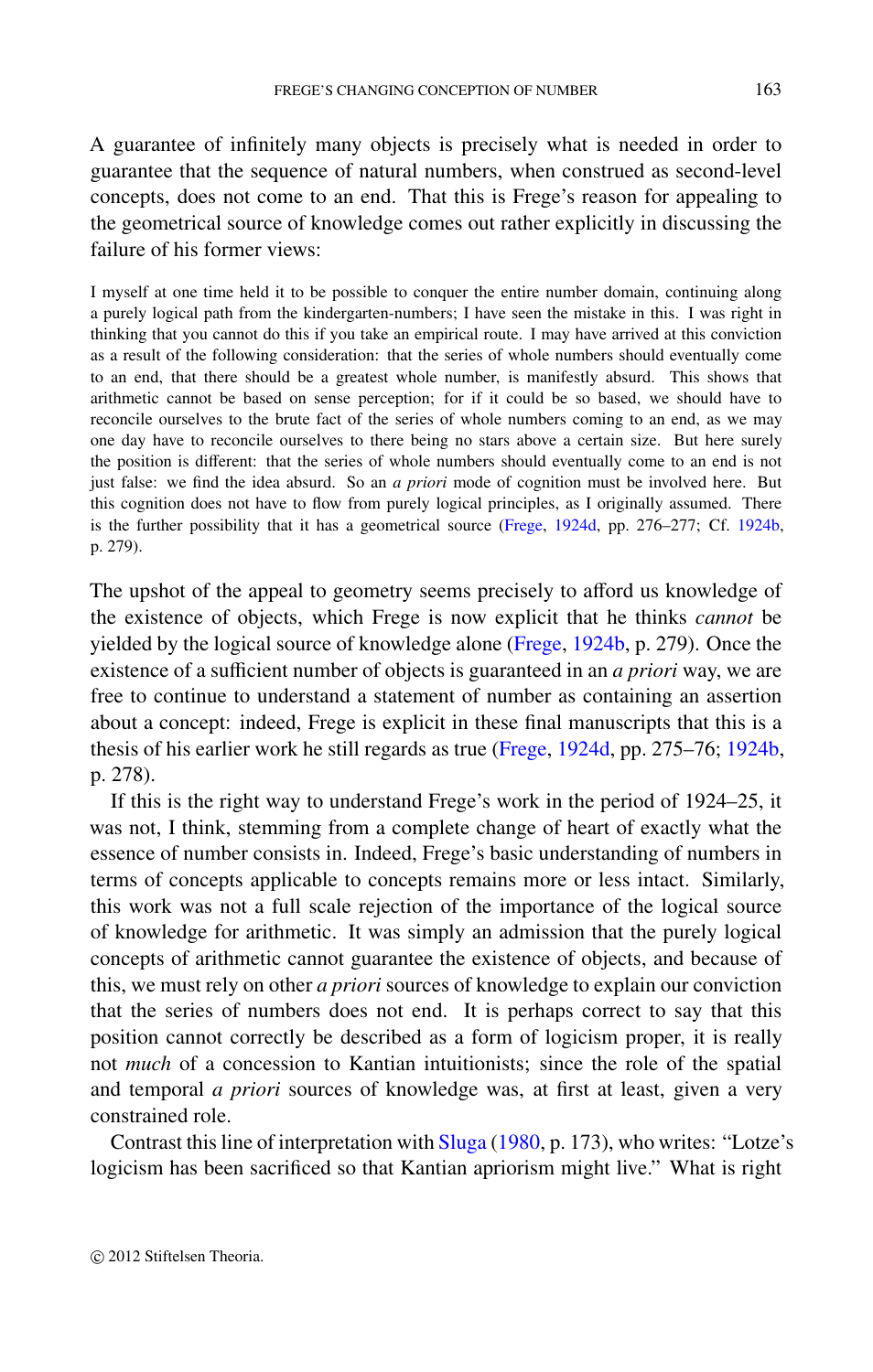about Sluga's position is that Frege does now give lesser priority to whole numbers (or cardinal numbers generally) than he would have in his earlier work, and greater priority is assigned to the real and complex numbers. This is presumably to be explained by the fact that real and complex numbers have greater applicability in the spatial and temporal realms. Indeed, in the very final manuscripts, Frege considers defining complex numbers using ratios of geometrical lines. The full importance of this change in priority for Frege's way of thinking cannot fully be discerned from the manuscripts.

## 7. An Alternative Approach, and Evaluation

I have so far been focused mainly on sketching the development of Frege's views, and have held back from evaluation. Space constraints shall keep me from doing too much by way of assessment. Luckily, Frege's earlier views, if taken in their entirety, are easy to assess: their impossibility is well-known, and admitted by Frege himself. If a concept is to be understood extensionally as a function from objects to truth-values, and one is thought to exist for *every* possible mapping; it follows by Cantor's theorem that there must be more concepts than objects. Consequently, it is absurd to maintain that there could be any way of generating a distinct object for every concept. To his credit, Frege did come to realize this; and indeed, in his Appendix on Russell's paradox he shows how there cannot be a second-level function that yields a distinct object for every first-level function as argument.

The more difficult question is the extent to which we might be able to preserve what I tend to think of as the core of Frege's conception of numbers: that numbers either *are* certain second-level concepts, or are at least highly conceptually and metaphysically related to them in an adequate philosophy of mathematics. I tend to think that this is certainly an attractive beginning for any approach to understanding the nature of numbers, and indeed, the arguments against simply thinking of numbers *as* second-level concepts that I have seen are not very compelling. At least one such objection – that on this approach, numbers themselves cannot be counted – seems to me to be based on a misunderstanding. Frege's logic countenanced heterogeneous relations, i.e., relations with relata of different types. By means of such relations, a higher-level concept can be said to be equinumerous, or like in cardinality, with a lower-level concept, and its number can be assigned to both. $6$ 

Nonetheless, as Frege seems to have been aware, however, if numbers are thought of in this way, we need to say more about the nature of our knowledge of

<span id="page-18-0"></span> $6$ See [Landini](#page-21-4) [\(2006\)](#page-21-4) for further argumentation on this point.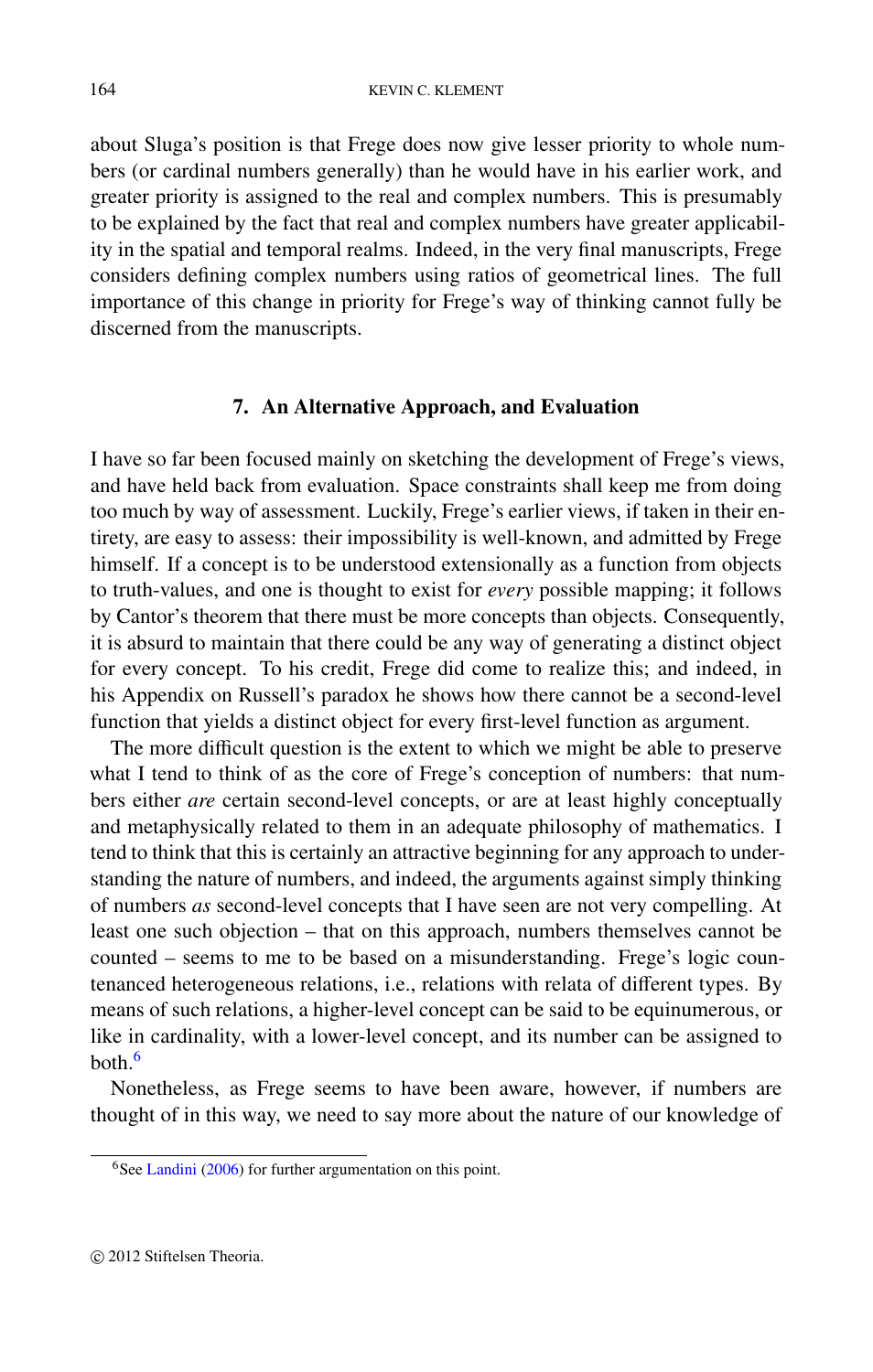their basic properties. It is implausible, or at least odd, to suppose that we require some *empirical* proof that the sequence of numbers does not give out at some point. Frege's own final appeal to a geometrical or temporal sources of knowledge are certainly by no means absurd, and deserve further scrutiny. Nevertheless, I'm not at all presently convinced we have any *a priori* knowledge of the structure of space and time, that it is either infinitely extended or infinitely divisible. For his own part, Frege gives no *argument* for this conclusion in these manuscripts. Perhaps it is *a priori* that these are *possible* structures for space and time, but the metaphysical nature of possibilia is no better established than that of numbers themselves.

Another option that a Fregean might consider – indeed, I find it somewhat surprising that Frege seemingly did not think to pursue this option himself – is to recognize other sorts of abstract objects through which the continuation of the series of numbers can be guaranteed. Consider Frege's own realism about *thoughts* and other senses, as entities in a third realm distinct from both the mental and physical. It is a matter of controversy whether Frege's theory of senses counts as a *logical doctrine*, either in his view of what logic is, or in the usual view of what logic is. However, if we do have knowledge of the existence of senses, this knowledge does not seem to derive either from sense perception or from the geometrical and temporal sources of knowledge. If Frege's taxonomy of our sources of knowledge was exhaustive, he himself seems committed to the claim that we are aware of the existence of senses through the logical mode of knowledge. Don't we then have an alternative route for establishing the infinity of objects we need for the purposes of arithmetic? And isn't it perfectly clear that if thoughts exist, an infinite number of them exist? $7^7$  $7^7$ 

Yet this suggestion does raise a number of worries. In order to flesh this suggestion out into a full fledged argument for an infinity of objects, much more will need to be said first about how we know that thoughts exist, and also how it is we can *count* thoughts. In other words we must specify identity conditions for them fine grained enough to give us an infinity. But this has the potential for creating as many problems as it solves. If thoughts are objects, as we require for this strategy to be successful, again by Cantor's theorem, there must be fewer of them than there are concepts. However, if a distinct thought is postulated too readily, we may easily find ourselves committed to at least as many thoughts as concepts: and in all likelihood, this would simply give rise to another paradox.<sup>[8](#page-19-1)</sup> Indeed, Russell himself tried, apparently without success, to warn Frege of Cantorian paradoxes of this

<span id="page-19-0"></span><sup>&</sup>lt;sup>7</sup>In a posthumously published manuscript, Frege himself expressed sympathy for Dedekind's proof of infinity invoking what can be thought, so long as we acknowledge the existence of thoughts which have not in fact been thought by any thinker – see [Frege](#page-20-15) [\(1897,](#page-20-15) p. 136n).

<span id="page-19-1"></span> $8$ For more on the can of worms that would get opened here, see [Klement](#page-21-6) [\(2002\)](#page-21-6), especially ch. 7.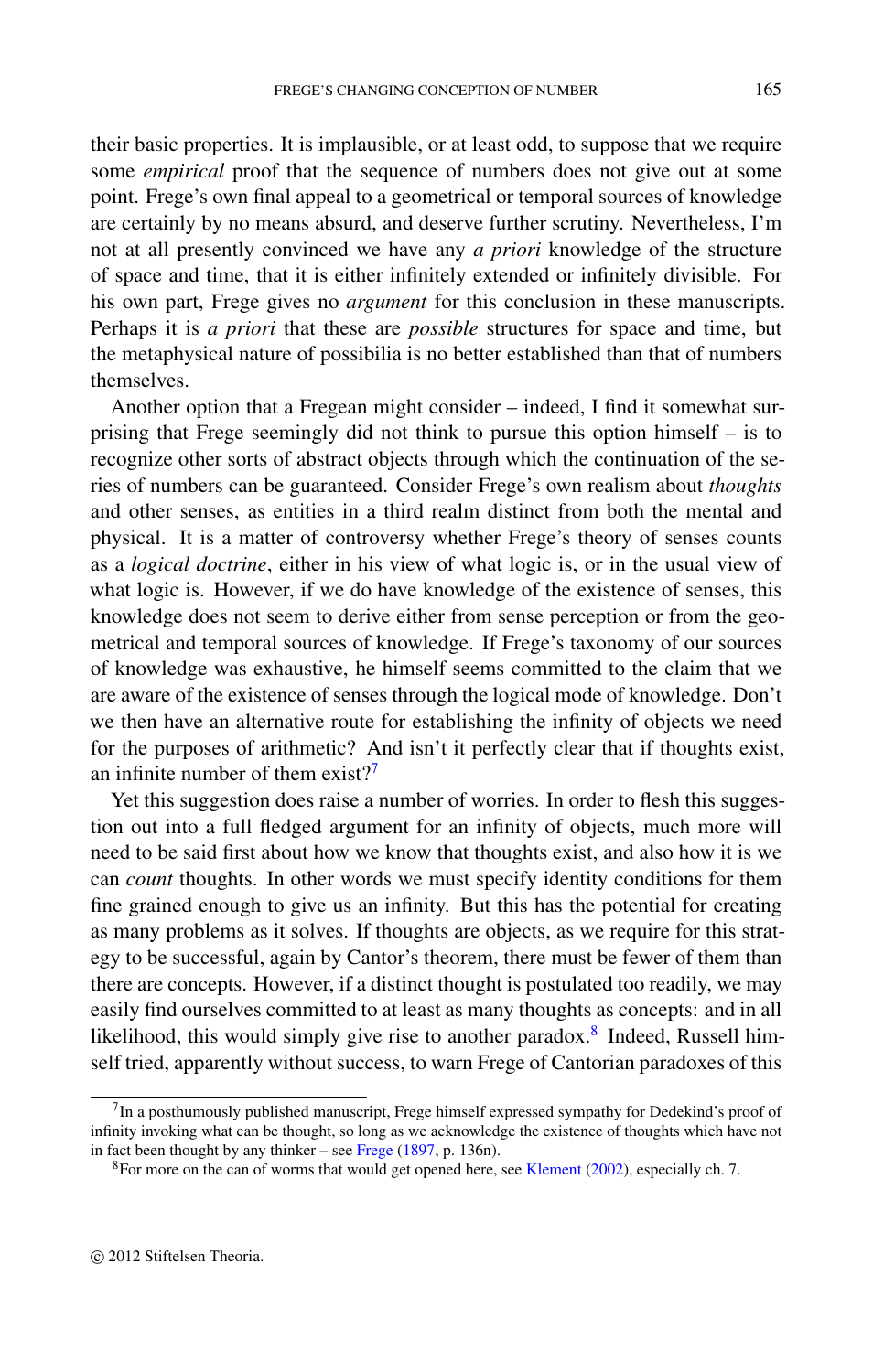variety (see [Klement,](#page-21-7) [2001\)](#page-21-7). So in the end I do have my doubts about a purely logical method for establishing an infinity of objects. For the moment, the fence Frege himself sat on during many of his later years: between thinking that there must be a way of recognizing the existence of objects logically on the one hand, but not quite seeing how to proceed, and abandoning this view in favor of one that does not seem to do justice to the way in which we take ourselves to have arithmetical knowledge, is a fence I'm happy to sit on.

#### **References**

- <span id="page-20-10"></span>Cocchiarella, Nino (1987). *Logical Studies in Early Analytic Philosophy*. Columbus: Ohio State University Press.
- <span id="page-20-5"></span>Frege, Gottlob (1891). "Function and concept." In [Frege](#page-21-8) [\(1984\)](#page-21-8), pp. 137–56.
- <span id="page-20-6"></span>——— (1892a). "Comments on sense and meaning." In [Frege](#page-21-9) [\(1979\)](#page-21-9), pp. 118–25.
- <span id="page-20-4"></span>——— (1892b). "On concept and object." In [Frege](#page-21-8) [\(1984\)](#page-21-8), pp. 182–94.
- <span id="page-20-8"></span>———— (1892c). "On concept and object [draft]." In [Frege](#page-21-9) [\(1979\)](#page-21-9), pp. 87–117.
- <span id="page-20-9"></span>——— (1895). "A critical elucidation of some points in E. Schröder's *Lectures on the Algebra of Logic*." In [Frege](#page-21-8) [\(1984\)](#page-21-8), pp. 211–28.
- <span id="page-20-15"></span>——— (1897). "Logic." In [Frege](#page-21-9) [\(1979\)](#page-21-9), pp. 126–151.
- <span id="page-20-7"></span>——— (1906). "On Schoenflies: *Die logischen Paradoxien der Mengenlehre*." In [Frege](#page-21-9) [\(1979\)](#page-21-9), pp. 176–83.
- <span id="page-20-12"></span>——— (1914). "Logic in mathematics." In [Frege](#page-21-9) [\(1979\)](#page-21-9), pp. 203–250.
- <span id="page-20-13"></span>——— (1919). "Notes for Ludwig Darmstädter." In [Frege](#page-21-9) [\(1979\)](#page-21-9), pp. 253–57.
- <span id="page-20-1"></span>(1924a). "Diary entries on the concept of numbers." In [Frege](#page-21-9) [\(1979\)](#page-21-9), pp. 263–64.
- <span id="page-20-2"></span>—— (1924b). "A new attempt at a foundation for arithmetic." In [Frege](#page-21-9) [\(1979\)](#page-21-9), pp. 278–81.
- <span id="page-20-14"></span><span id="page-20-0"></span>——— (1924c). "Number." In [Frege](#page-21-9) [\(1979\)](#page-21-9), pp. 265–66.
- $\frac{1}{24d}$ . "Numbers and arithmetic." In [Frege](#page-21-9) [\(1979\)](#page-21-9), pp. 275–77.
- <span id="page-20-11"></span>——— (1924e). "Sources of knowledge of mathematics and natural sciences." In [Frege](#page-21-9) [\(1979\)](#page-21-9), pp. 267–74.
- <span id="page-20-3"></span>——— (1950). *The Foundations of Arithmetic*. Evanston: Northwestern University Press. Translated by J. L. Austin; first published in 1884 as *Die Grundlagen der Arithmetik* (Breslau: W. Köbner).